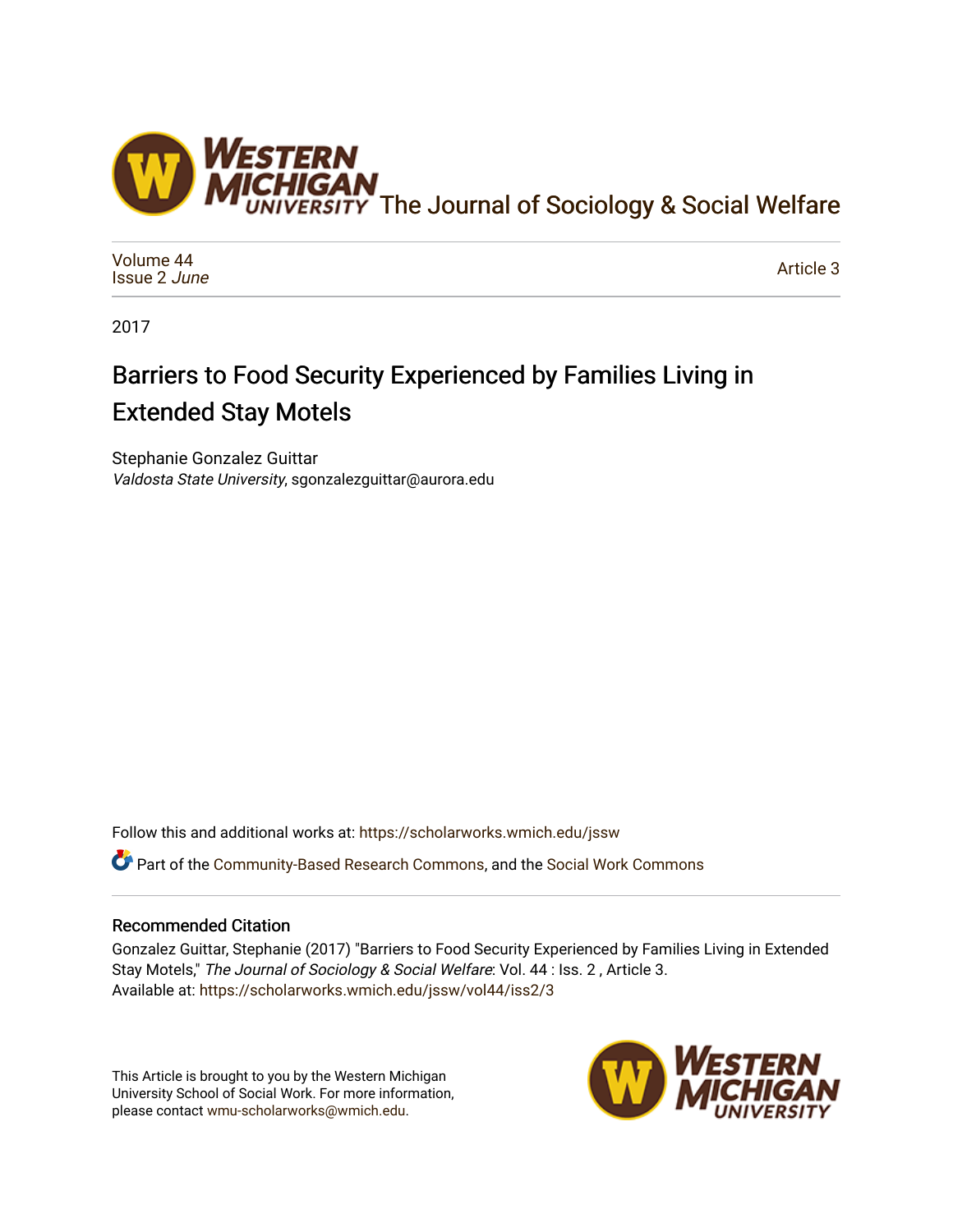# Barriers to Food Security Experienced by Families Living in Extended Stay Motels

Stephanie Gonzalez Guittar *Aurora University*

*Families who are food insecure do not have regular access to food, access to enough food to satisfy their hunger, or have to resort to extraordinary measures to access food, such as traveling to food pantries and other emergency food sources. This article focuses on low-income families with children who live in extended stay motels and experienced food insecurity. Families reported several indicators of food insecurity and discussed the barriers to food security they experienced as a result of living in a motel. Families reported that the locations of the motels, lack of transportation, the lack of storage space and kitchen appliances in the rooms presented barriers for them to regularly access and store enough food for their families. Despite receiving government assistance in the form of Supplemental Nutrition Assistance Program (SNAP) benefits, most families depended on food pantries or charities to supplement their food supply each month. The interviews revealed that economic resources are not the only barriers to food security, and these barriers need to be taken into account when attempting to address food insecurity among disadvantaged populations such as families living in motels. Several strategies to alleviate food insecurity among this population are discussed.*

*Key words: food insecurity, homelessness, poverty, SNAP, hunger, motel residents*

It is paradoxical that, in the land of plenty, there is much to be researched in the area of food insecurity and hunger. Although public polls and research have demonstrated the prevalence of hunger in America, there is much to learn in order to understand how to address the problem effectively. In this article, I discuss the barriers motel residents experience in accessing quality food

Journal of Sociology & Social Welfare • June 2017 • Volume XLIV • Number 2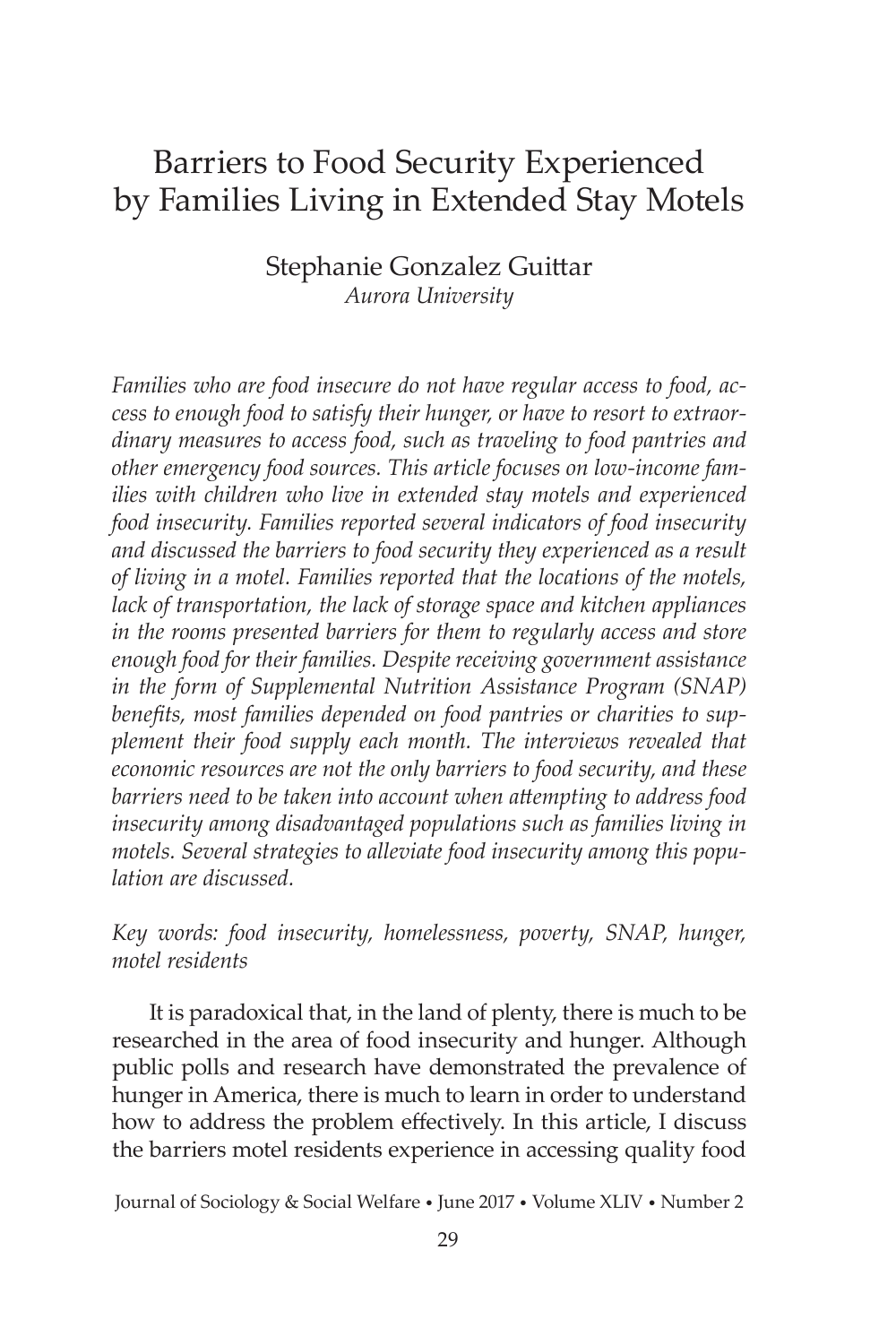as well as the storing and cooking of food. Improving food security is not just a matter of giving people food, but giving people food they are able to cook and eat for nourishment. When individuals do not have access to storage or cooking facilities, it is difficult to nourish themselves with quality food. Lacking these basic facilities presents less than ideal sanitary and health conditions for food handling and preparation, and it also represents a heightened risk for food insecurity.

It is estimated that 14.3 percent of Americans are "food insecure" (Ratcliffe & McKernan, 2010; U.S. Department of Agriculture [USDA], 2015). According to the U.S. Department of Agriculture (2015) low food security refers to "reports of reduced quality, variety, or desirability of diet" but with "little or no indication of reduced food intake" (need p#). Individuals are food insecure when they do not have regular access to food, access to enough food to satisfy their hunger, access to a variety of food in order to maintain a healthy lifestyle or resort to extraordinary measures to obtain food (e.g., food pantries, emergency food sources). Individuals who experience low food security are at risk of "very low food security" which is defined as having "disrupted eating patterns" (e.g. skipping meals) and/or reduced food intake (Connell, Yadrick, Hinton, & Su, 2001; USDA, 2015) (need page or para.# here). Based on these two working definitions, researchers have established that food insecurity is a problem of not just the quantity of food but also the quality of food.

Food insecurity is a symptom of poverty (Bhattacharya, Currie, & Haider, 2004; Mammen, Bauer, & Richards, 2009). As of 2014, 14.8 percent of Americans were living below the poverty level (U.S. Census, 2014) and nearly 15 percent of all households in America and 39 percent of low-income households were considered food insecure in 2008 (Ratcliffe & McKernan, 2010). Food insecurity, like poverty and homelessness, occurs as a progressive series of events that may eventually lead to very low food insecurity (persistent hunger). In the first stage, individuals worry about not having enough food, so they may adjust their food purchases to cheaper, lower quality food items in order to have a sufficient quantity of food to not experience hunger. Without further resources, individuals may have to limit their food intake or decrease the quality of their food in order to have enough food for other family members, especially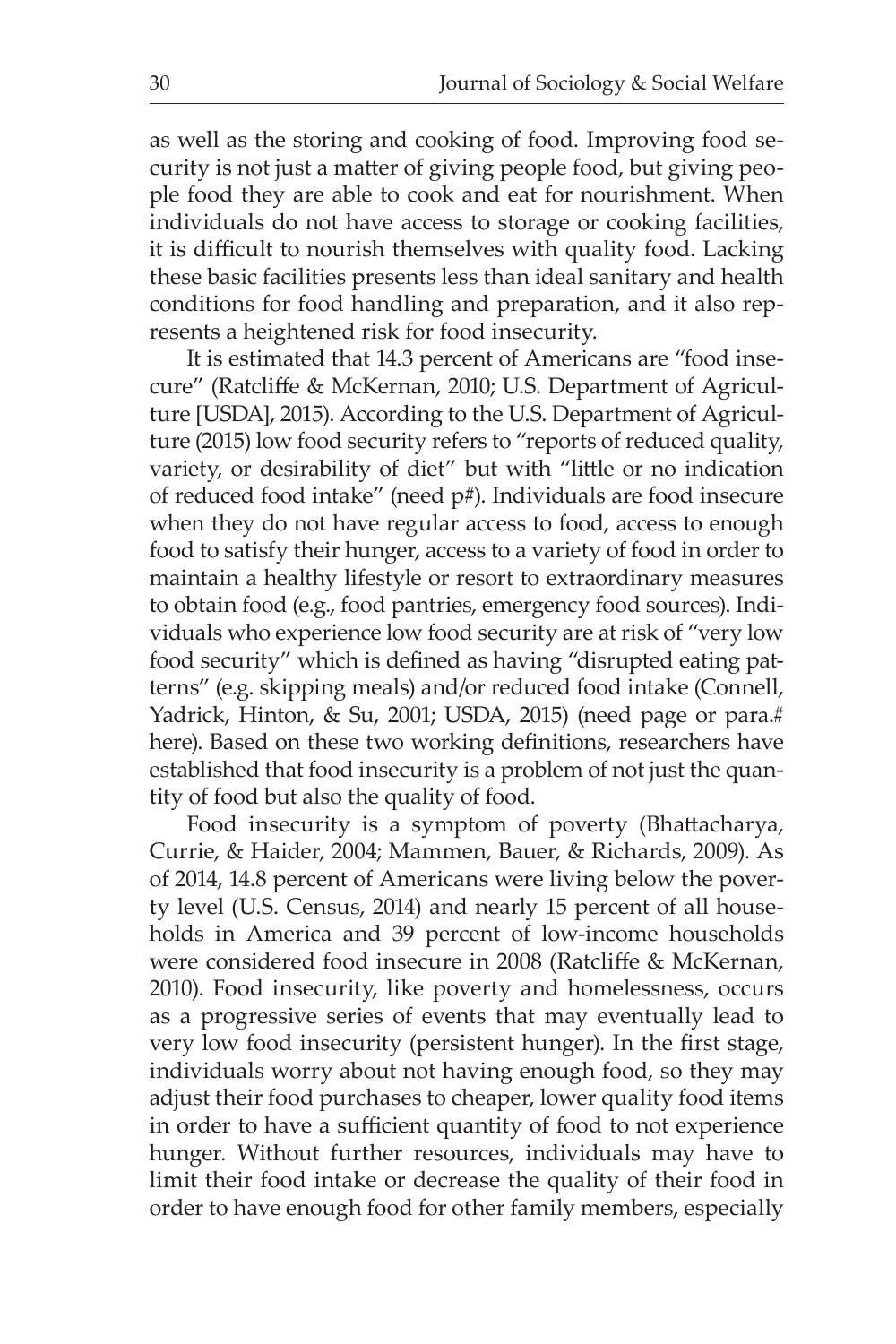children. As a last resort, adults may skip meals altogether, and, if no more food resources are available, children's food intake may eventually be decreased (Connell et al., 2001). Food insecurity has detrimental consequences for the individual as well as the household. Lack of food can lead to higher rates of morbidity, chronic health conditions, and malnourishment (Loopstra & Tarasuk, 2013).

There are several predictors of food insecurity. Food insecurity is more prevalent among minority groups, those with lower education levels, and those only participating in one food assistance program (Connell et al., 2001; Nord, Andrews & Carlson, 2005). The U. S. Conference of Mayors (2014) reported that 54 percent of requests for food assistance were households with children, and 40 percent of individuals requesting assistance were employed. There is also a relationship between the types of jobs individuals hold and food insecurity. Individuals who work at night, have family demands, work multiple jobs and/or jobs with inflexible hours are more likely to have limited food choices and lack the time to prepare foods (Devine, Connors, Sobal, & Bisogni, 2003). These situational factors make people more likely to be food insecure. Even though working may provide financial resources to alleviate food insecurity, the job itself may interfere with the ability to provide adequate food for themselves and their families. The same can be said about food assistance programs such as Supplemental Nutrition Assistance Program (SNAP) or Women, Infants and Children (WIC), which aim to alleviate hunger in America.

Despite receiving food assistance via SNAP or WIC, previous studies have found that individuals and families with children enrolled in SNAP benefits are more likely than those who are not receiving benefits to be food insecure (Ribar & Hamrick, 2003; Wilde, 2007; Wilde & Nord, 2005). In Central Florida, where this study took place, 63 percent of Second Harvest Food Bank clients were receiving SNAP benefits at the time they sought food pantry assistance (Second Harvest Food Bank, 2014). Among those living in poverty, those who are ill, disabled, and/ or homeless have a higher risk of food insecurity (Weiser et al., 2009).

Furthermore, families with children tend to have a higher risk of food insecurity (Nnakwe, 2008). According to Second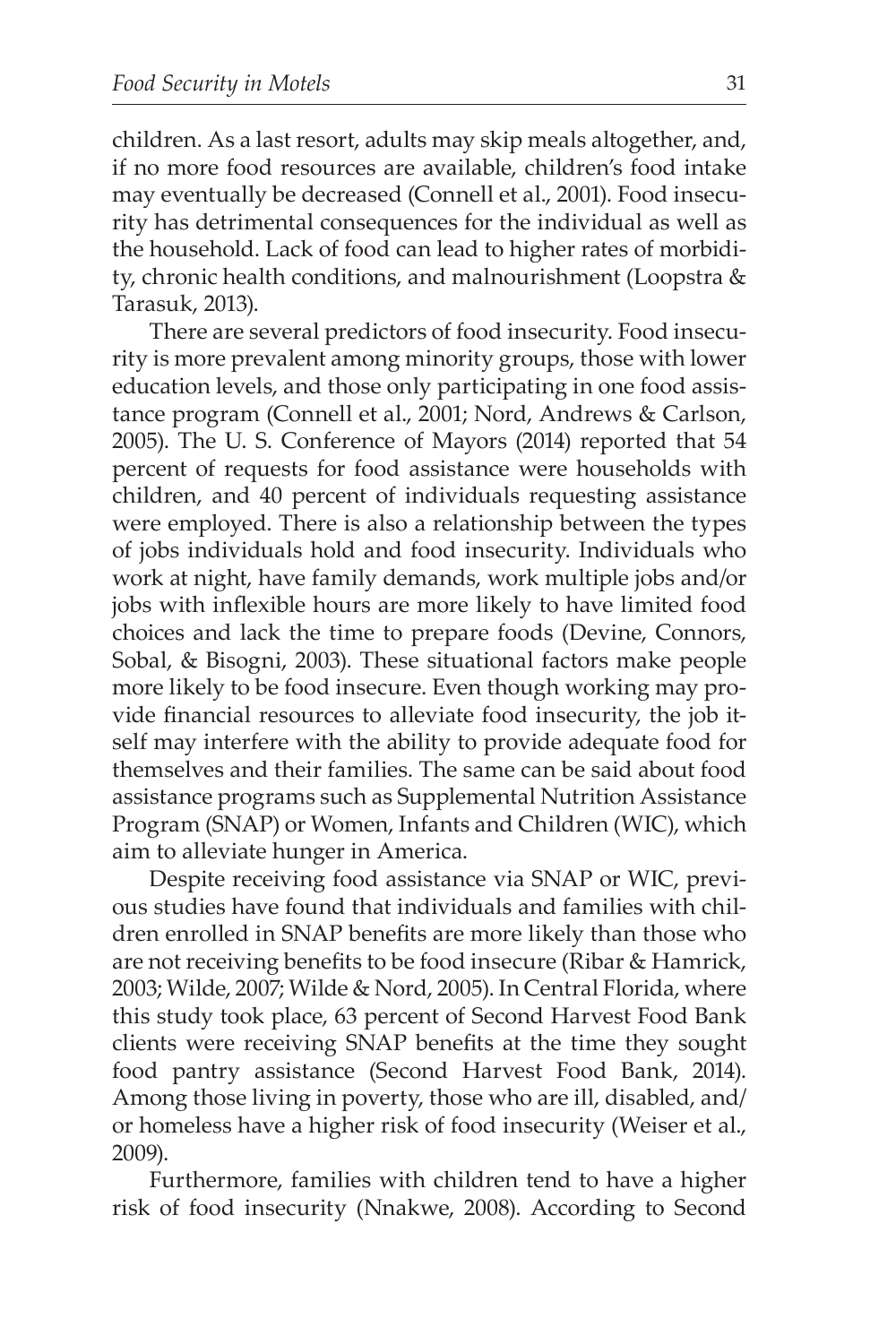Harvest Food Bank in Central Florida (2014), 27 percent of its clients are children under the age of 18. Food insecurity has several physical and mental health risks and consequences for adults and children alike. Children who are food insecure may suffer from poor behavior and academic performance (Alaimo, Olson, & Frongillo, 2001). As discussed below, extended stay motel residents in this study reported the majority of these high risk indicators of food insecurity.

Housing expenses are typically where families spend most of their monthly budgets, and food insecurity is typically highest in areas where housing costs are high (Mammen et al., 2009). As housing costs increase and wages remain stagnant, some families are left without affordable housing options. These families are left with little choice other than to find refuge in a motel where the weekly rent includes water, electricity, cable and perhaps even wi-fi. The motels do not collect any rental or utility deposits up front, and as such, serve as affordable housing units in many communities. Some national (U.S.) newspapers have documented the rise of families living in motels, specifically in California and Florida, where there are high numbers of lowwage workers and a high cost of living (Eckholm, 2009; Santich, 2014; Toner, 2011).

At the time of this publication, there is no peer-reviewed research on food security among families living in motels that the author could find. Since high housing costs are a predictor of food insecurity, motel residents represent an at-risk and "hidden" food insecure population. Some of the families in this sample paid between 60-90 percent of their income towards their weekly motel "rent." Families in motels often have to make a conscious choice of restricting or bypassing food in order to keep the roof over their heads, if at least for one more week. Some motel residents in this study engaged in what they described as the "rob Paul to pay Peter" cycle, where they negotiated payment plans with the motel managers to delay their weekly rent a few more days so they could afford to buy their necessities. They lived in a constant state of worry over housing and food. According to Second Harvest Bank of Central Florida (2014), 12 percent of their clients live in temporary housing (shelter, motel or streets/camps) and, out of all of their clients, 70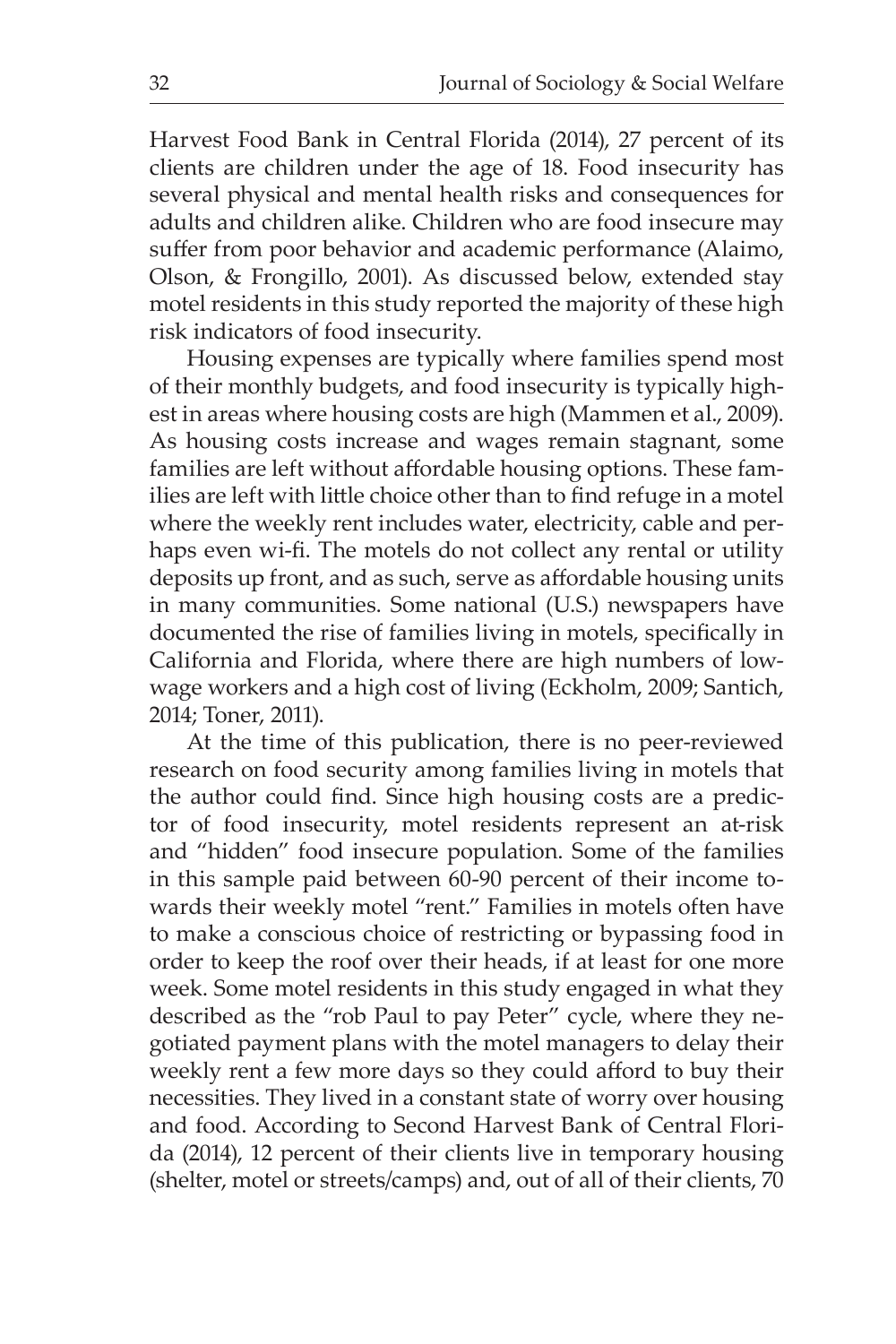percent reported having to choose between food or rent at least once in the last 12 months.

Although there is extensive literature on food insecurity and its correlation to poverty and other poverty-derived factors, this article focuses on the reasons why individuals are food insecure beyond financial reasons or location (e.g., food deserts). The present study contributes to the literature on food insecurity by providing insight into a marginalized and largely invisible population, families living in motels, and it identifies specific barriers that explain why these families were food insecure. The data reveal that these families employ some of the common strategies used by food insecure individuals to cope with their food insecurity but also experience barriers that are not well documented in the academic literature. The findings highlight the barriers that non-traditionally housed, low-income families experience when obtaining, storing and cooking food.

# Methods & Data

Data for this study were derived from in-depth, semi-structured interviews with 18 families living in motels in Central Florida. The interview schedule focused on the experience of living in a motel. Participants were recruited via flyers and utilizing a snowball sampling method. Flyers were posted at locations motel residents may frequent, such as the motel lobbies, food pantries, bus stops, nearby churches, government assistance office lobbies, and day centers. I also volunteered through a local non-profit organization that delivered donated grocery items in bags to the families in motels. Through that program, I was able to meet some families in the motels who later became participants in this study.

Interviews were conducted in a location chosen by the participants. Most of the interviews were conducted in the motel rooms where the families lived, but others were conducted at nearby food establishments or a food pantry that motel residents frequently visited. These interviews lasted from 30 minutes to over 2 hours, were audio-recorded and were later transcribed. As the sole researcher on this project, all phases of data collection and analysis were performed by me.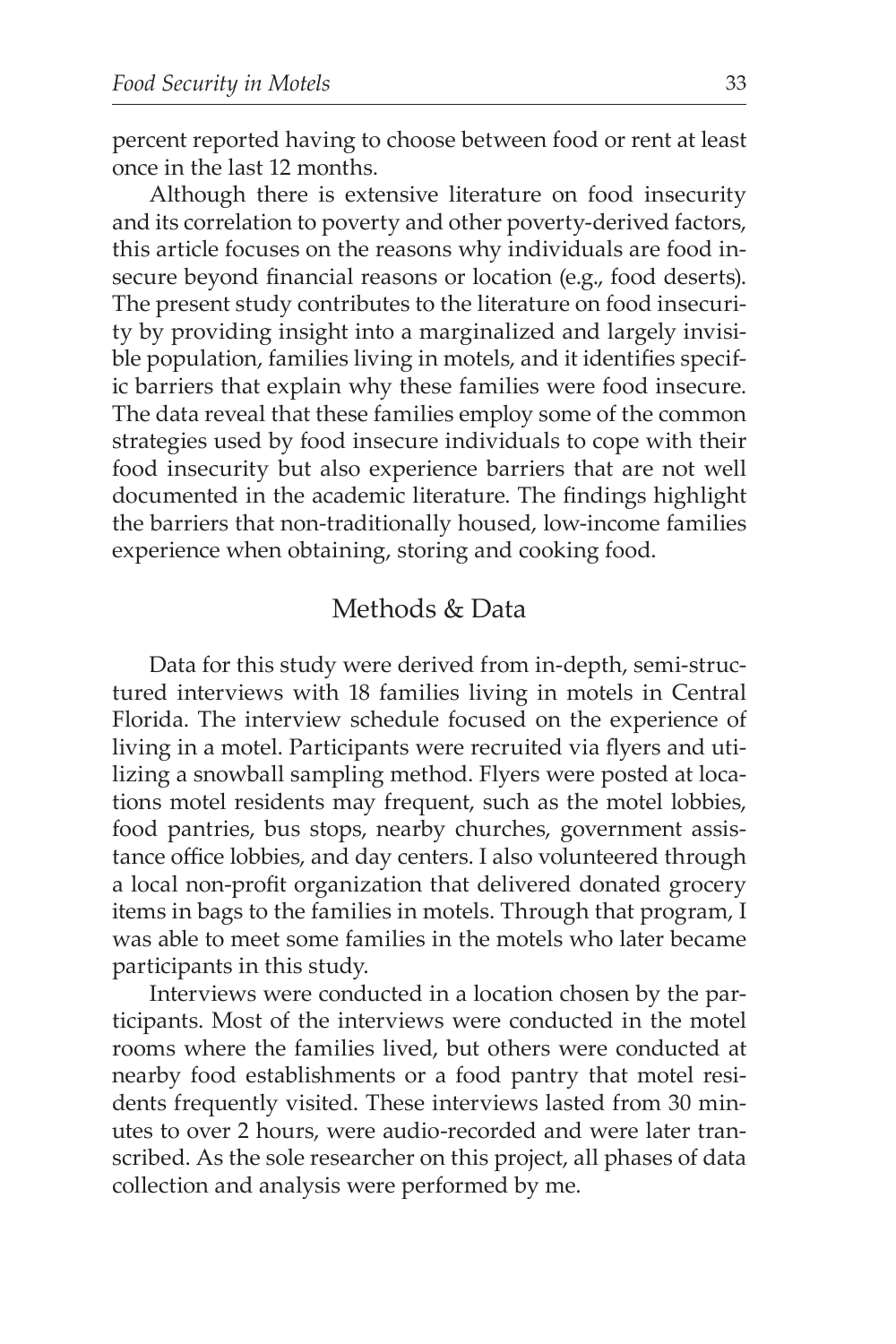Every transcript was reviewed and analyzed. Initial coding was performed by reading each transcript, line by line, and making note of themes that arose. Every reference to food was then copied and pasted into a Word document for further analysis. Once the initial themes of food insecurity were identified, the data were more carefully analyzed using "focused coding" (Charmaz, 1983), which led to the themes presented here.

#### *Participant Characteristics*

The length of time living at the motel ranged from less than two weeks prior to the interview to a little over three years, with an average length of stay of 11 months for the entire sample. All but one family in the sample had children living with them in the motel. Besides the couple without children, the smallest household was made up of three persons and the largest included seven family members in one room (3 families had 7 members each).

Fourteen of the families interviewed were nuclear families, with mom and dad both living in the motel room with the children. Ten of the 18 households (56 percent) were Latino. Two families were non-Hispanic Black and the rest were non-Hispanic White. The high proportion of Latinos in this sample is representative of the Central Florida region where the interviews took place.

Thirteen of the 18 families had at least one employed member of the family. Five families had a member who received Social Security Disability benefits. Only one family had no income at all at the time of the interview, because they had recently moved to the area. All families in this study had incomes that made them eligible for SNAP benefits, which all but one family received. This family had not applied for benefits because they had also recently moved to the area and did not know where to apply for benefits until I informed them during the interview. All families paid relatively similar weekly rates for housing, regardless of the motel in which they resided or the number of people in the room. The rates ranged from \$160 to \$190 per week.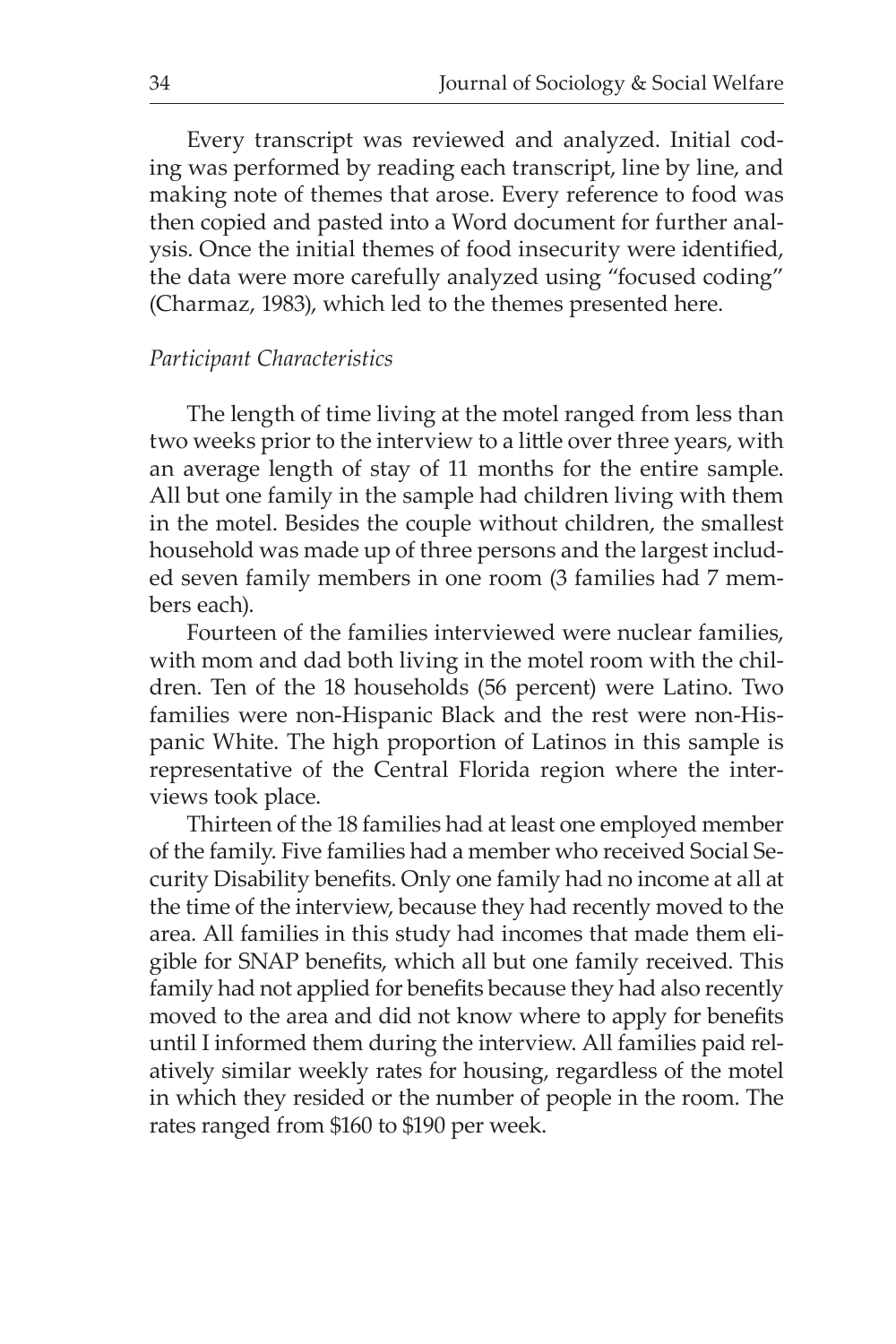# Findings

All of the families in the sample reported not having enough food at some point during their stay at the motel. There were various barriers to food security while living in the motel. The location of the motels themselves presented a barrier for the families. All of the motels where the interviews took place were located along a very busy highway in a non-residential area, which meant the food shopping choices were limited. Some of the motels were not within walking distance of a full grocery store, and motel residents relied on the nearby convenience stores, where prices were higher and selection was limited. The findings below present the various barriers the families experienced to food security.

#### *Transportation*

At the time of the interviews, nine families (50 percent) did not have a car. As many commented, in Central Florida you need a car. Public transportation was easy to access, but the families lacked the funds. Most of them relied on rides from others (where they traded goods/babysitting services as payment) or walked, if within walking distance. One father described how time consuming and exhausting it was for them as a family to seek assistance without a car. He said, "Sometimes we have to walk with these two [points to the toddlers] and go to [street] over there by downtown, and you know how these kids can get when they're walking with the sun blazing in their face … umph." It took them a full day to walk downtown, four miles each way, with four children under the age of 10 in tow, to reach the one church that was able to help them pay for their motel room that week because they had no income.

Furthermore, lack of a car was repeatedly mentioned as a barrier for getting groceries. Some took the bus to the grocery store, which meant the families could only purchase groceries they could carry with them back to the motel, and some families had to do this while also managing children on the trip, which added more stress to an already inconvenient process. One family had moved around different motels for a while and the mom, Inocencia, explained what the grocery shopping day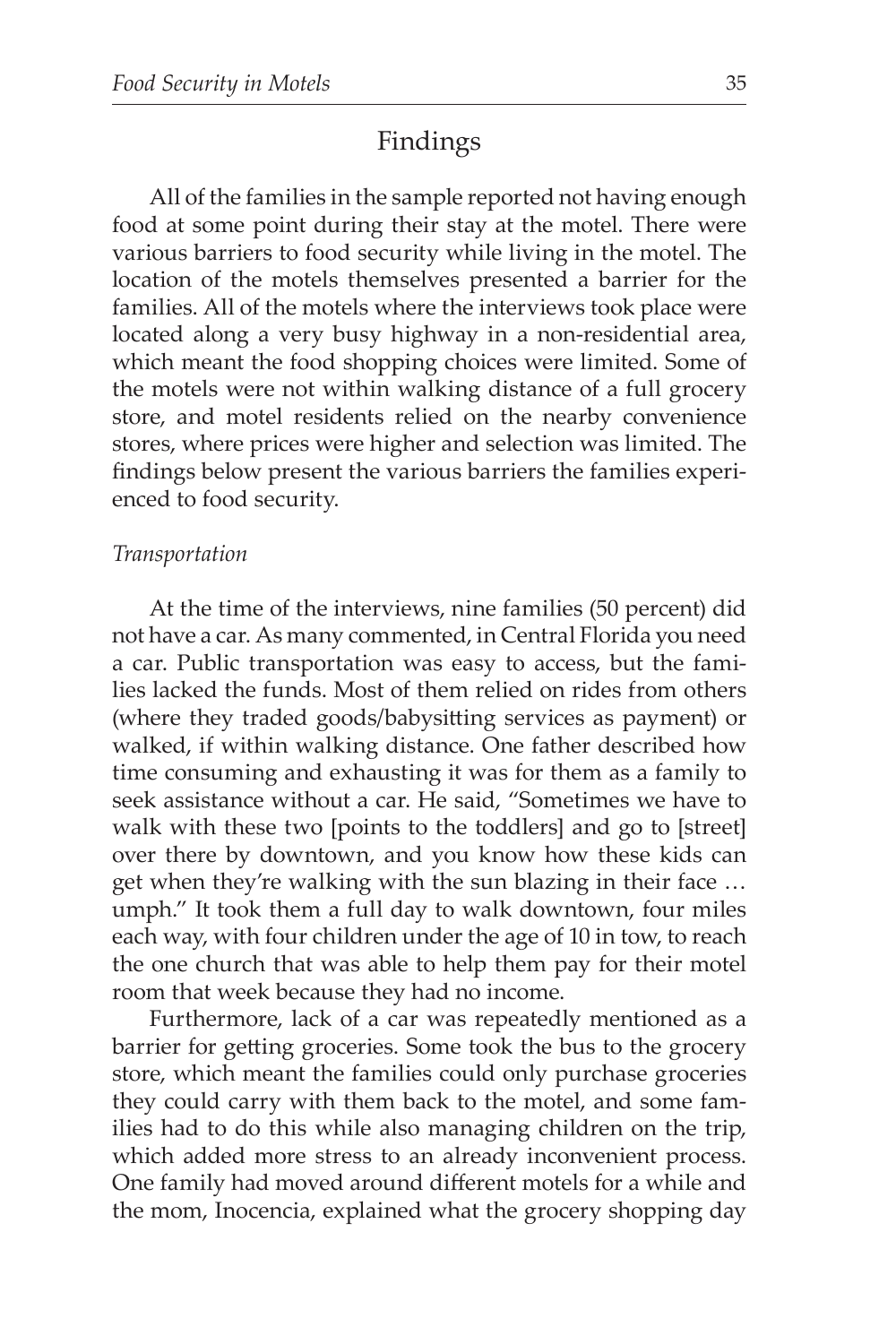was like back when they lived without access to a car in their prior motel—a motel which was further away from stores than their current motel:

… well, we didn't have a supermarket nearby, so we had to go to the Walmart on [name of street, 7 miles away] and the [grocery] bags would make really deep marks on our arms, and then at the hotel we had to walk up to the 5th floor because we were on the 5th floor. So, grocery day was an uphill day.

Families had difficulties accessing food, shopping for groceries, transporting food, and storing food. These represent characteristics of food insecurity and some families experienced periods of very low food security as a result.

#### *Issues with SNAP (food stamps) benefits*

A major barrier to the families living in motels was the logistics of applying for SNAP benefits. In the state of Florida, all Temporary Assistance for Needy Families (TANF) applications are electronically processed, which presents a barrier for these families. Although most of the motels offered free wi-fi, some families did not own a computer and/or reliable transportation to travel to the Department of Children and Families (the agency in charge of TANF benefits including SNAP/food stamps) to apply for benefits.

Despite the barrier, all but one family was receiving SNAP benefits at the time of the interview. However, all families who received benefits reported the lengthy delay from the time the initial application was submitted to the time they received approval of benefits. This time frame was reported as a very low food secure period for the families. Beyond the barrier of the electronic application, time itself represented a real barrier. When asked how long it took to receive benefits from the time of application, Natalia responded, "It took a while. … It was like 2 months; it was really hard to get." Below, Dee describes in detail her frustrations, which echo what several other families reported during their interviews.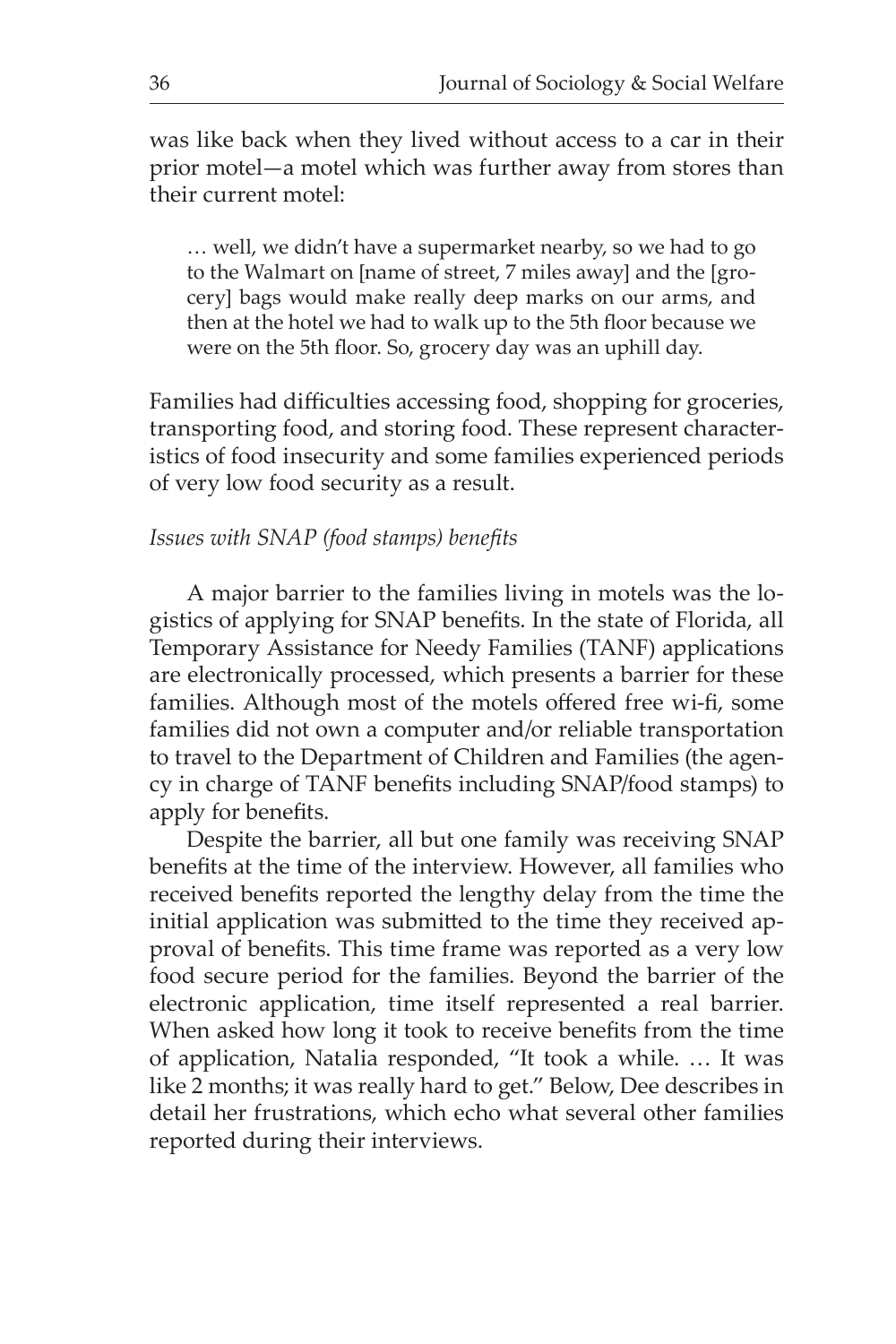*Dee:* You know, we didn't get our food stamps for 2 months after I applied, and they keep saying we need this paperwork, we need that paperwork.

*Interviewer:* So, you waited 2 months for benefits?

*Dee:* Yeah.

*Interviewer:* Did they give you retroactive benefits from the time you applied?

*Dee:* They gave me payback but they almost didn't, they tried to cancel it. They tried to say "oh well you didn't answer us in time." I was like, "excuse me, I called every day for 8 hours and didn't get a human." Seriously. No joke. Want me to call them to hear it? And then you finally get through and it's like, "we're busy, call back later" for hours, and hours, and hours, and hours, and hours, and hours. They don't even have an office where you can go to. The office down here is only to do paperwork and talk on the computer. There's 2 ladies there, that's it. Ok? There's no human to talk human to, you know what I mean? It's just the phone.

The numerous phone calls with no responses caused delays in receiving benefits. Beyond the missed calls and the unanswered phone calls were the lost letters in the mail or the ones not delivered to their "mailboxes" at the motel in time for the mandatory phone interviews. Lost or late mail meant the application process was stalled until another interview could be scheduled. Mail at the motels is a challenge. Motels are not categorized as residential dwellings, and as such, mail is not delivered to the individual rooms. Some motel owners were nice enough to hold mail for the residents, but others were not so fortunate. This meant that some families had to obtain P.O. boxes, and if they didn't have a car, they did not get mail every day. The fact they didn't have direct access to their mail meant that they were at risk of missing those time-sensitive letters from TANF scheduling a phone interview to confirm application and move on to the next step.

Despite the eligibility of SNAP benefits, all of the recipients of SNAP benefits (17 out of 18 households) reported feeling consistently worried about having enough food. Most families reported that their food stamps benefits did not last them a full month and often ran out by the third week, which led them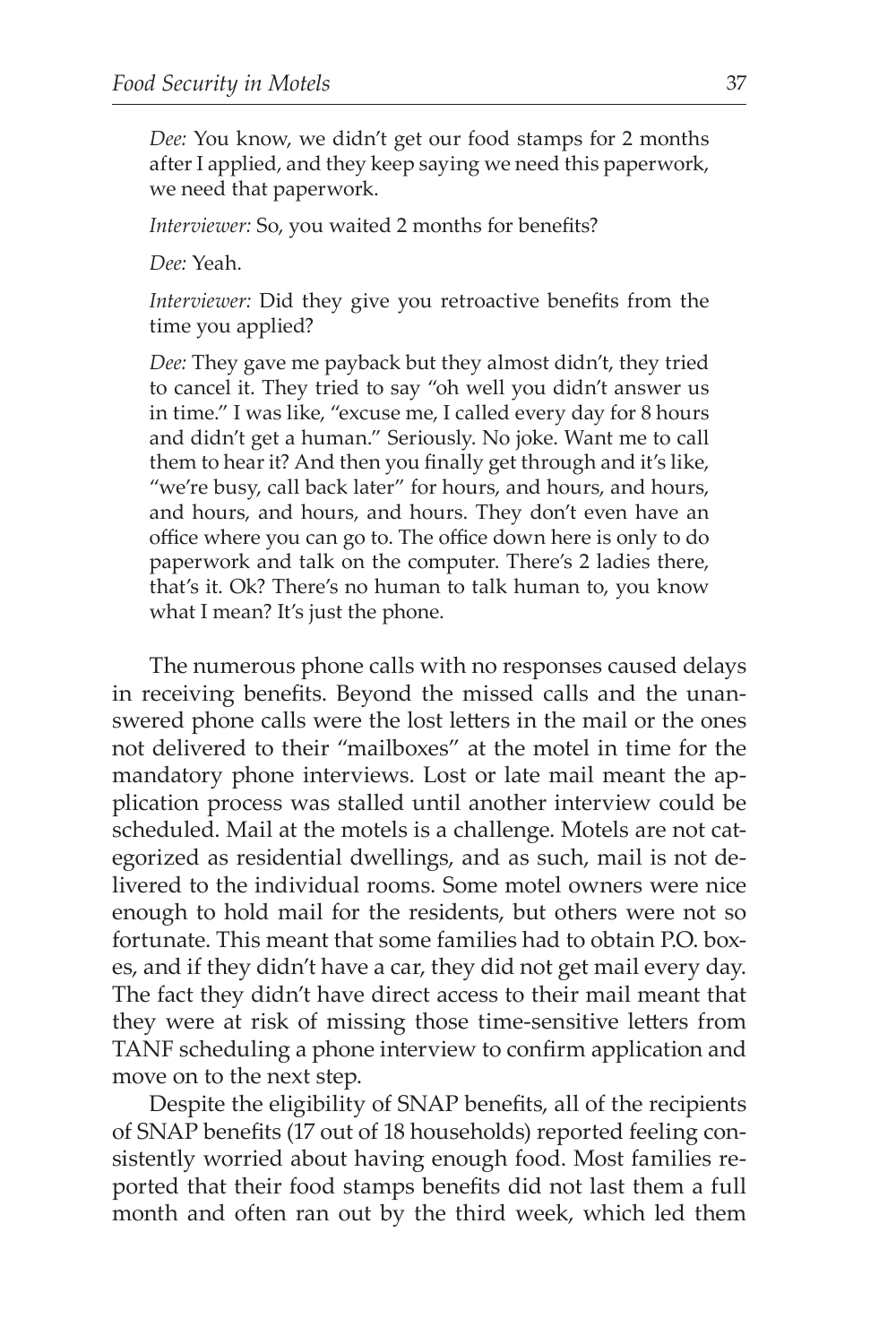to nearby churches and food pantries for subsistence. When I asked Debbie, mother of 5, if she ever had to reach out to any organizations for help she replied, "I have a whole list of them, like uhm, whenever we run out of food stamps, I go to the food banks." Debbie also pointed out the difficulties of living in a motel, such as the type of food available and the high costs of laundry for her family of seven. Without a washer/dryer, motel residents are forced to either use the laundromat, wash and dry clothes by hand, or use a combination of the two. The washers and dryers located in the motel cost \$1.75 per load, which added up quickly for her family of seven living on only her husband's income.

Donna also wanted to make clear to me that despite living in a motel, she did not have any of the services traditionally associated with hotel stays. Donna explained, "Uh, they don't give you maid service … You cook, you clean, you buy your own toilet paper, your own laundry stuff, your own, you buy everything yourself." Donna was trying to debunk the myth that families living in motels get free toiletries, toilet paper, and laundry service for linens and towels. The families still had to budget for all of those personal care items, just like when they had their own apartments, only now they lived without the full kitchen and proper living space. Though all of the motels included utilities (water, electricity and land-line telephones) in the weekly rent. Some motels even included wi-fi, though the families did not have computers to take advantage of it.

#### *Cooking Restrictions and Limited Space*

*Limited Space and Cooking Facilities.* The lack of adequate food preparation space, appliances and storage was a constant challenge. Motels typically have restrictions on the type of appliances that are allowed in the room. Some of the families did not have access to a full size refrigerator, freezer or stove. There was only one motel in this sample that offered a full-size refrigerator to extended-stay residents. The others only supplied a mini-refrigerator. Many reported they were told they could not have hot plates, two-burner stoves, toaster ovens or other cooking appliances due to the "fire code."

Everyday tasks such as cooking, cleaning and storing food are more difficult at the motel because of the restrictions on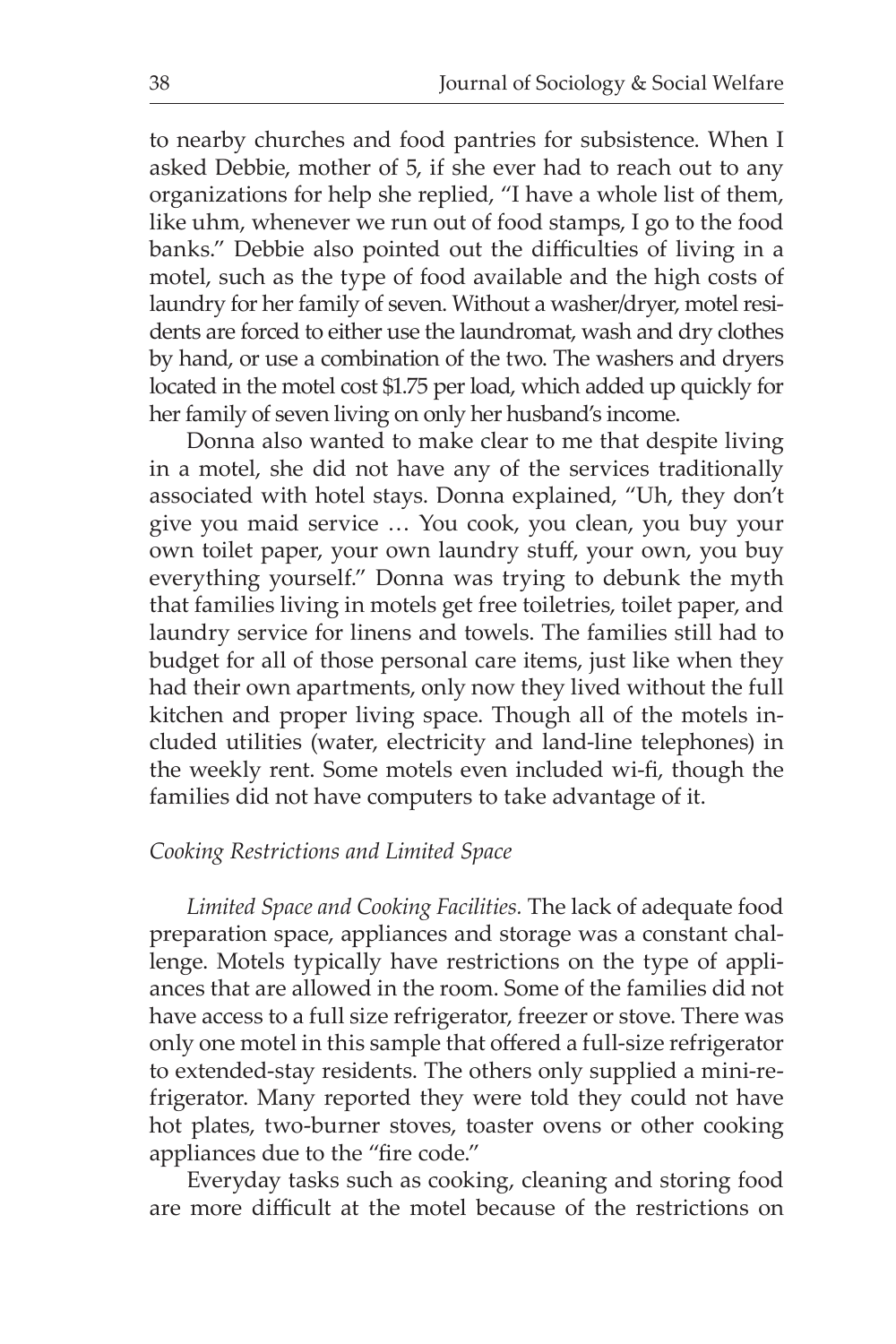appliances and lack of storage. Not to mention the lack of sanitary conditions since the only sink available is the bathroom sink. Motel residents noted how inconvenient and unsanitary it is to have to cook and clean dishes in the same place as where other bodily functions take place. This is particularly troublesome with mothers of infants who had to prepare formula and wash bottles in the bathroom sink which violates the recommended instructions for preparing infant formula.

All rooms were equipped with a microwave but as one resident, Aida, said, "you can't live off of microwave food for years… and that stupid refrigerator. It works, it's just there's no space. There's no space for anything." She had lived in a motel for 3 years. Mara, mother of 3, angrily told me, "have you ever tried to cook in a microwave, uff, it's hard….with 3 kids, it's hard!"

The lack of a proper refrigerator and freezer meant some families could not stock much perishable food items at once. Styrofoam chests were not used as a strategy to extend refrigeration capacity. This is probably a result of a couple of variables: lack of ice machines and lack of transportation. Unlike "vacation" motels, these motels did not have the amenities that some of us associate with a hotel. Ice machines were not available at most of these extended stay-motels. Therefore, if a family wanted to fill a Styrofoam chest with ice, they'd have to transport it from the nearby convenience stores. In the heat of the Florida summer, if a family did not own a car, it would be difficult to do so. When asked what was their most pressing need at the time, Joe said, *"food"* and his wife, Orphee added, *"or ice"* which references the refrigeration challenges of storing perishable food.

Based on my observations when I visited the motel rooms where the families lived, I saw boxes of cereal, crackers, chips, "juices" (e.g. fruit-flavored beverages), microwaveable soups and pasta (e.g. soup in a cup and mac and cheese) and various canned items. I did not see any fresh fruits or vegetables on the counters. As Yanira mentioned, *"I have enough juice, milk and corn flakes for the kids."* My observations were limited to what was clearly visible on the counters at the room. It certainly may not be representative of everything they stored. Some families were quite proud of their ingenuity and ability to cook almost anything in their rooms. These comments came from a specific group of families living in one specific motel that included a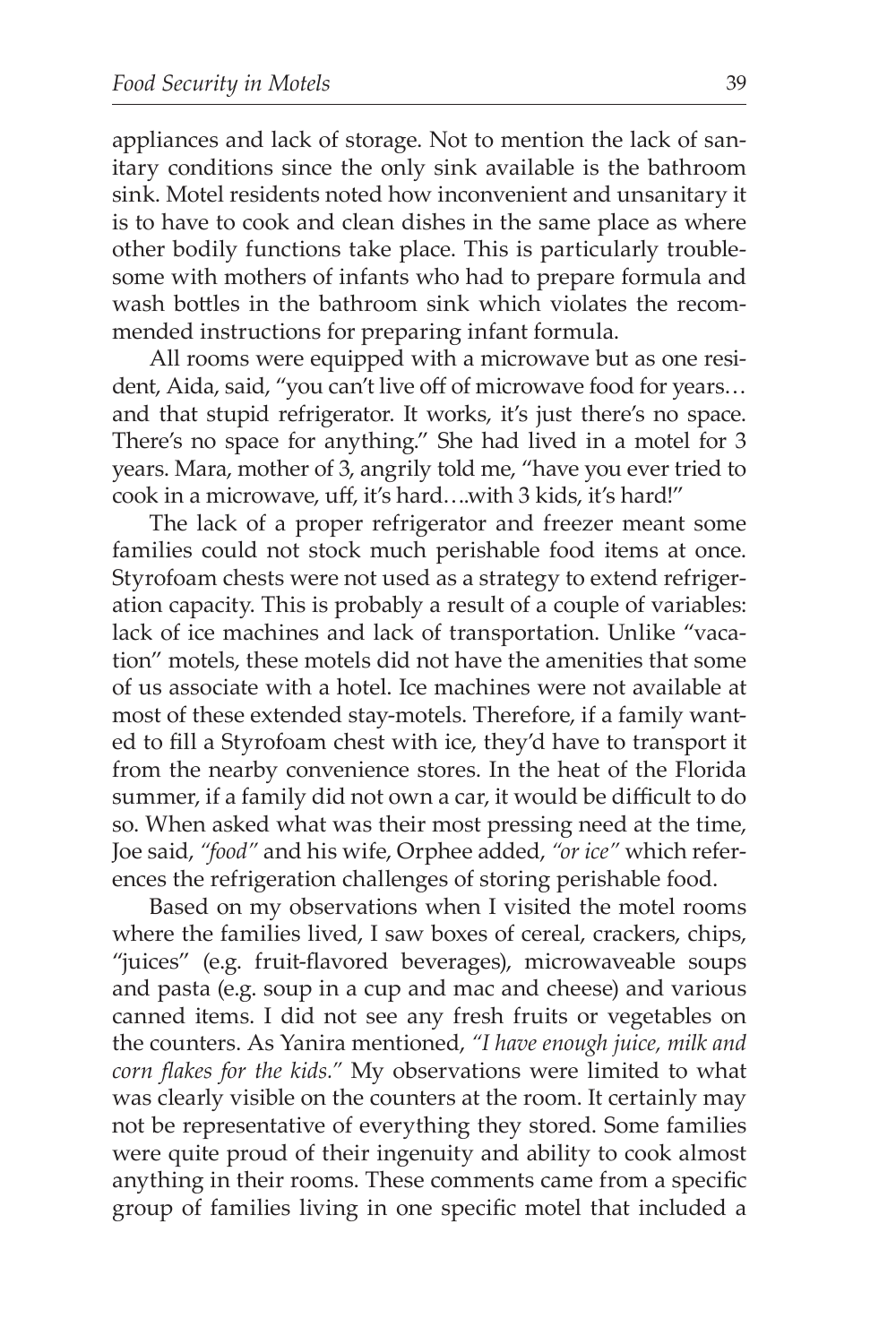full-size refrigerator and a very empathetic manager who was willing to look the other way when families utilized a hot plate for example (discussed in more detail later).

*Spending More.* The restrictions on appliances often forced families to rely on highly processed, pre-packaged or canned foods that typically cost more than raw ingredients. Jane, mom of 5 children and pregnant, expressed her frustration at not being able to have a kitchen to cook proper meals and also not receiving enough SNAP benefits to offset the costs:

I mean, it's not, it's not enough space for everybody, like I can't cook my kids a meal like I should be able to cook my kids a meal. You know, I love to cook, my kids love to eat so yes, they do go through food like crazy. You spend more in food in a hotel, you spend more, because, it's horrible and I only get \$500 a month which is for me and our 4 children—*Jane (and Mike), family of 6 soon to be 7*

Mara, the single mom who felt cooking in the microwave was difficult felt so overwhelmed by the cooking limitations that one day she gave up and called the children's father/ex-boyfriend for help. She said:

one time I told the kids' dad to [come] take them to his house and he took them for a month because it was just so hard with the kids. The kids were, it's not that they were not good but I was spending too much money. You know the kids want hot food, they don't want to eat [snacks] all the time…thank God I had food stamps and there was a big refrigerator. But when it comes to food, oh, it's horrible. It's horrible.

Mara also discussed how she received the same amount in food stamps when she lived in her own apartment as she does living at the motel. The difference is that when she lived in the apartment at the end of the month she would "still have like \$50-75 left" because she could "make rice and pork chops but you know the kids would only eat half a porkchop" so one meal prep lasted multiple meals. She had not managed to cook a meal big enough to have left overs since living in the motel and thus, she felt like it was more costly to survive in the motel room.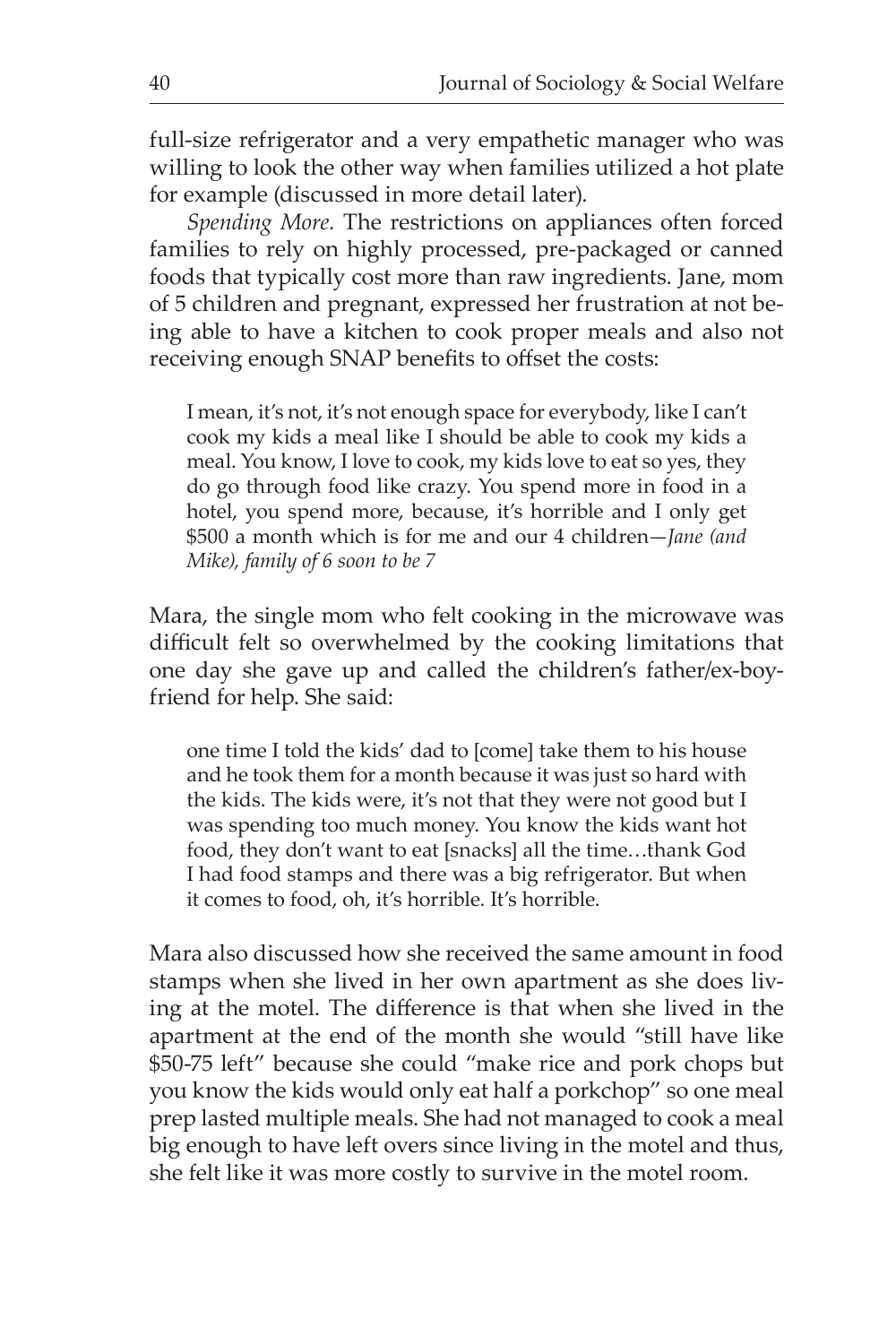Donna's feelings aligned with Mara and Jane. She also felt like it was easier and cheaper to live in an apartment than the motel room. Donna said, "I mean it's never enough food when you're feeding 7 people you know" and later added:

I mean there's sometimes, you worry about your room and I pay my car insurance and then I'm like worried about what about food for the day? You know I worry about that. I mean I find it difficult sometimes trying to survive here. I felt, I survived better in a home.

The participants reported that they tried to be frugal and stretch their SNAP funds but just could not at the motel. After being evicted, Jeanette thought she would get some help with breakfast meals for her family if she moved to a motel but the motel she lived in did not offer complimentary breakfast. When I asked about what it was like to live in a motel, Jeanette replied,

the most difficult, the most difficult is that they're supposed to give you food, because I've seen some hotels that give you food, like in some of them, like the Days Inn. Being there, being hungry with the kids …

The Days Inn did include free breakfast for their guests who paid \$79.99/night + tax compared to the motel where Jeanette stayed which cost approximately \$25/night + tax. During my data collection period I visited some motels in the area that did provide complimentary breakfasts to their guests but would deny service to those who were deemed as "residents" rather than temporary guests. Another motel resident who was not interviewed for this study but spoke to me about her experience said she believed the difference was due to the fact that once people lived in a motel for 6 months they no longer had to pay the "tourist bed tax" and were then considered "residents" of the motel rather than guests.

#### *Coping with Food Insecurity*

*Kids First.* There was a consistent concern about the kids from every parent in this sample. Several parents made references to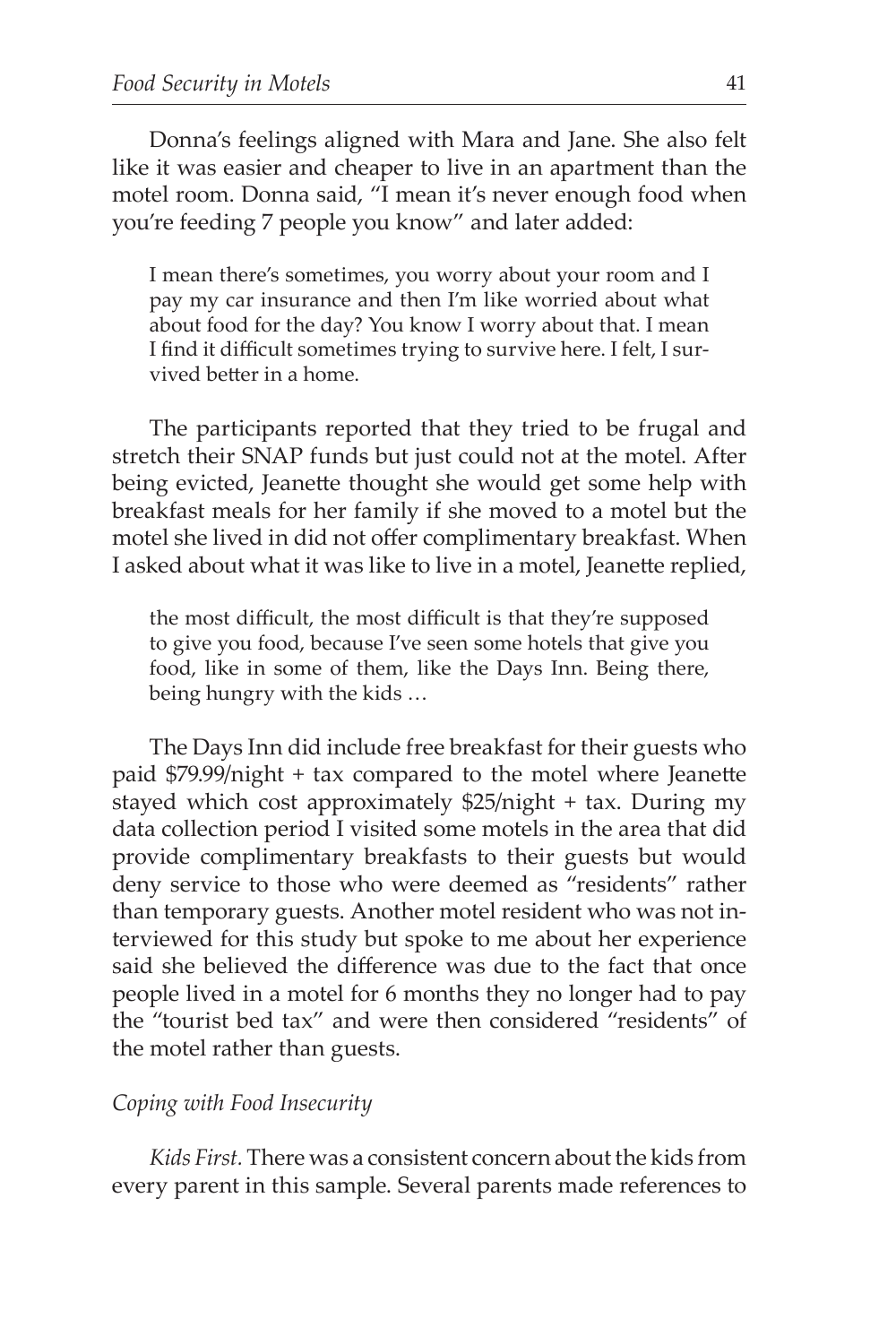rationing their own portions or skipping meals so their children could eat (more). Only one mother, Jeanette, disclosed to me that she knew her children experienced hunger. Her children were not school-aged so they did not have the advantage of having access to at least one meal, lunch, at school. Based on the narratives, it is feasible that more children are experiencing hunger but parents were afraid to disclose that to me out of fear of being reported to the Department of Children and Families.

However, several parents commented on their own hunger experiences but made sure to clarify that their children did not go hungry. For example, Jennifer, single mom who lived with her parents and her brother all in one room, made sure to let me know, "We might not have food for ourselves, but I always, like I always [tell other family members], "listen, this is her food [her daughter], don't touch it" sorry, you know."

Jane was not receiving food stamps benefits for herself or her partner because as an unmarried mother, she refused to put her live-in boyfriend/father of her children through child support enforcement (a requirement for unmarried mothers to receive benefits). Thus, she received only \$498/month in food stamps for her four children but her family of 7 seven struggled to make due. Their strategy was to ration or skip meals. She explained, "So we [adults] basically kinda try to eat one meal a day because if not then there's not enough for the kids, they won't have food. I'd rather go hungry than have my kids go hungry, the way my mother showed me you know, the kids go first, always."

*Ingenuity*. Despite the limitations in the motel room and the limited food choices, some families were very proud of their cooking ingenuity. For example a woman showed me how she cooked rice and beans in the microwave in an empty "Country Crock" butter tub. A couple of residents had grills where they could cook meat. Sunny was gifted a grill from the guests next door because they couldn't take it to their next residence. Joe, a veteran, had a self-sufficient attitude. Joe told me, "That's one thing the military did, I did learn how to survive without going out there and doing a crime to somebody. I'm not gonna do that … I gotta do what it takes even if it leave me from not eating but I gotta make sure that they eat [pointing to his wife and daughters]." His wife, Orphee added, "we have patience. Took objects and built a grill, really, and he was gonna cook rice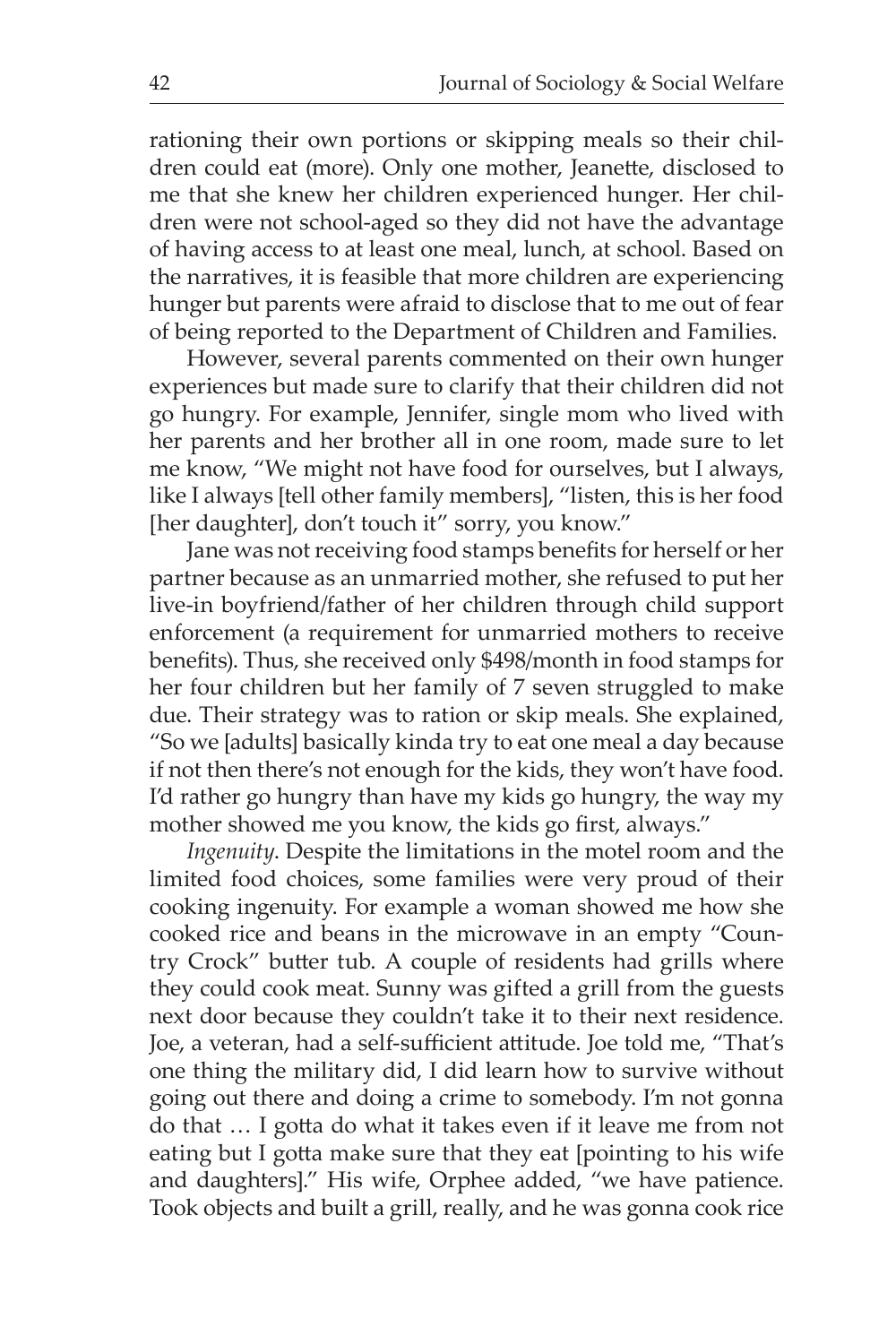and everything off of that homemade grill. A couple of bricks, blocks and a stove rack that was a grill." At the time of the interview, they had not cooked rice on the grill, only meat, but Joe and Orphee were slowly learning how to adjust to the motel. They specifically talked about how it takes extra patience, time and planning to cook meals in the motel.

Some residents challenged the established restrictions of the "fire code" and managed to sneak in some cooking appliances in order to have more choices. Jackson, single father of 3, purchased an electric skillet and said, "I can cook just about anything that they need but it's an inconvenience you know." Similarly, Aida and Joey bought a toaster oven which was on the list of banned appliances so that they could, "bake cakes and stuff for the sweet tooth of the kids." Perhaps the most bold about this practice was Donna, she told me:

I have a frying pan. Actually, technically, even though it's an extended stay, there's not supposed to be cooking in the rooms 'cause of the fire Marshall. You're really not supposed to because there's no ventilation system. They're supposed to have a ventilation system in order, if you're going to cook. I have to, I mean we have to eat, I do with that frying pan there, girl, I make everything in it. I make from lasagna to a pork roast to … I cook. (laughs) look at the size of the kid, he's 13! I cook, that doesn't stop me, I put on the fan so it circulates and the smoke alarm don't come off and I open up the back door … I make everything, I'll even make a cupcake in there if I have to.

"Necessity is the mother of invention" and these families, especially those who had spent a considerable amount of time in the motel (1+ years), had to adjust and figure out how to survive with what they could. Those who challenged the established rules did so risking the roof over their head. As Aida and Joey mentioned, the hotel where they had previously stayed did not allow any cooking appliances at all, and if housekeeping found them in a room it was cause for immediate eviction. They decided to move to a motel that they viewed as less strict, though it was only so because they had built a good relationship with the housekeeper. Other motels, such as the one where Jackson lived, did not offer housekeeping services to extended-stay residents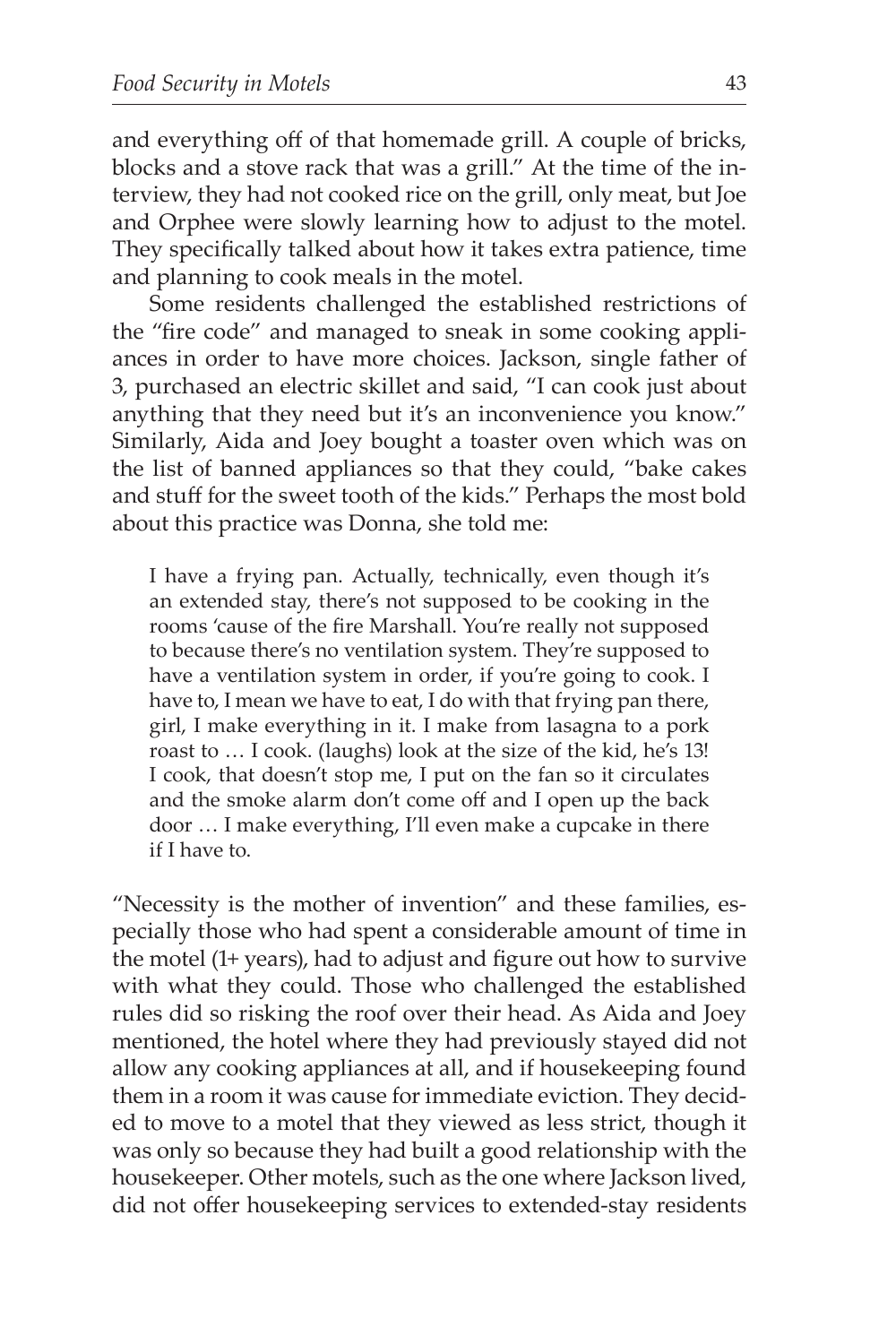which made it possible for him to have his electric cooking appliance without high-risk of eviction.

*Family Support.* Despite all of the families claiming they did not have any financial support from their family or friends, five families made reference to either perceived or real family support if they were ever in what they considered to be emergency situations. Luis and his family spent over a year in various motels and mentioned visiting his mom and sister in the area when he was low on cash and needed a meal for his daughter (toddler age). Joe and his family had spent six months in the motel and his family was out of state but he said:

If push come to shove, with the income I get it's enough to make sure I got something over my roof, but if I were to really, gotta come down to I need some more money, I hate to do it, I get on the phone, I got my brother in the Carolinas, my mom but you know that's the last option.

Joe and his family seemed to have a healthy and strong relationship and felt they could count on their family to come through if they ever needed them. Dee, on the other hand would receive support if necessary but would also receive deterring comments from her mother. She explained:

I call my mom and tell her I need money and she sends it and then tells me she has no food in the fridge because she gave me the money for the kids; that hurts. I always used to look at that picture of the woman in the depression, you know where she's sitting like this and she has the two kids on her shoulder, I always wondered how she felt and used to think this a long time ago, and now I'm that woman.

Dee's description of her relationship with her mother was echoed by others. Those who kept in touch with their families, whether nearby or far, felt like they just could not ask for help unless it was absolutely necessary because their family members had struggles of their own. When asked if she had any family support in the area, Mara responded:

Well, if I need something but it's not a ... you know they too have their own bills. My brother, his wife, you know, doesn't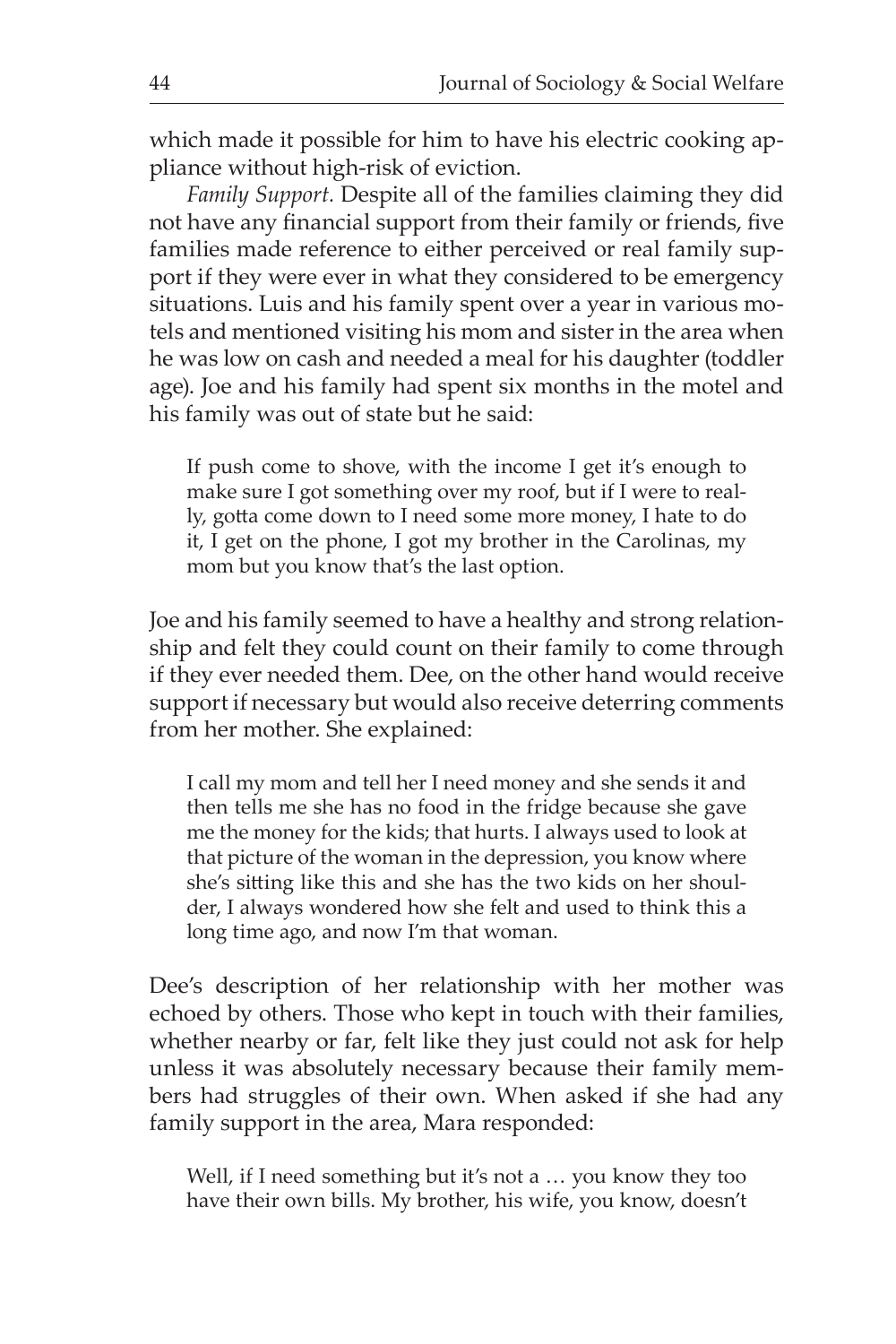work. My brother has 3 kids, and he's younger. He has his responsibilities.

However, Mara could count on in-kind support from her mom and ex-boyfriend/father of her children. She referenced multiple occasions where she would visit her family to have dinner and/ or bathe the kids at their house (her children felt the motel room was dirty and would not take baths in the tub).

Overall, these families had histories of poverty and financial challenges growing up. Thus, it was difficult for them to rely or even ask for help from their family members who more often than not were in similar financial situations.

*Sharing and Pooling of Resources.* Although most of the motel residents were food insecure and "homeless" because they lacked support from family or friends, there was a small group of motel residents whose experiences were drastically different than other participants who lived in different motels. Four of the 18 families interviewed were fortunate enough to live in a motel that fostered a sense of community among the residents, I'll refer to it as Hotel A. Hotel A was physically and "socially" different than the other motels where other participants resided. For one, Hotel A had two towers each with 6 floors. One tower was for the "tourists" and the other tower was the "extended stay" tower or as a social worker referred to it, the local shelter, since this county did not have a homeless shelter for families. Hotel A has a main lobby with elevators that lead to the rooms whereas the other extended-stay motels are one-story, and have doors that directly face the parking lot. Perhaps the "look" of this location made the residents feel safer and more likely to socialize with each other.

Participants who lived in Hotel A commented about their "neighbors" across the hall or next door and their common struggle whereas other participants living in the other motels just referred to "the people next door" or the "people over there." The families in Hotel A had good rapport with each other and felt comfortable enough asking each other for help and felt that there was no judgment but lots of support. As Donna mentioned,

The other thing about the hotels, is that everybody understands one another, doesn't judge anybody about having no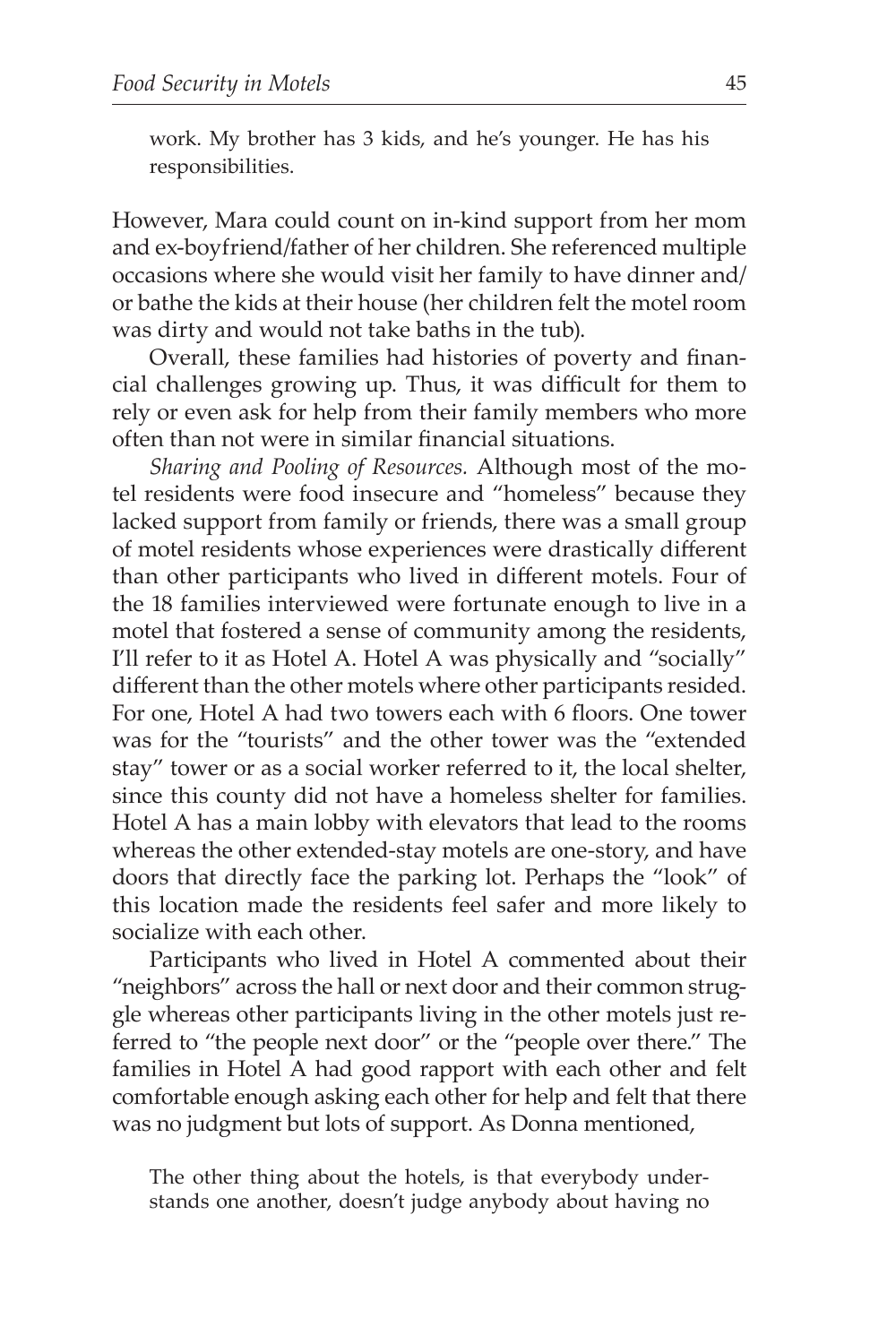money, having no food or what kind of situation we're in. Everybody understands "cause they're living it so everybody bends over backwards to help each other."

The residents at Hotel A expressed gratitude for the social support they received from other residents but also the manager of Hotel A. The manager at this site was cited as compassionate and all of the families living in this motel spoke of a time when he helped them through rough times by allowing them to have a payment plan for their rent rather than kicking them out for non-payment. The support the residents received from other residents and the manager seemed to serve as a buffer against some of the negative feelings the residents experienced while living in the motel. While the families were food and housing insecure, it made them feel less vulnerable to know they could count on someone nearby to help them out. For example, Inocencia explained, "I didn't BBQ but I always donated food to be cooked and we had a group of about 10 rooms, 10 families like parents with kids, and we all helped each other." Another resident, Jennifer said, "Like it's Donna, uhm the other lady, and then us and we like basically help each other out when there's no food, the other person has food, cook for everybody like a big family." BBQ's were commonplace around the pool in this hotel. One family would bring hot dogs, the other burgers, another one pasta salad or buns and have pot-luck type meals.

Another common practice was to exchange services for food or cash. Jennifer was often a babysitter when other parents in the hotel had appointments or work. She explained to me that not everybody could pay her in cash but they would either return the favor and babysit her daughter when necessary or cook for her family in return. Donna mentioned her neighbor across the hall was the "hairstylist of the floor" and would braid or style hair in exchange for goods as well.

Carpooling to resources like food pantries was also mentioned as way they help one another. Dee said, "A lot of people here will do that, they carpool to the food pantries like the [name of church] or the Salvation Army, they go to the thrift stores together, they go to Walmart together, we go to the pharmacies together, we do a lot of carpooling and babysitting." Dee was a self-proclaimed "people-person" who knew everybody at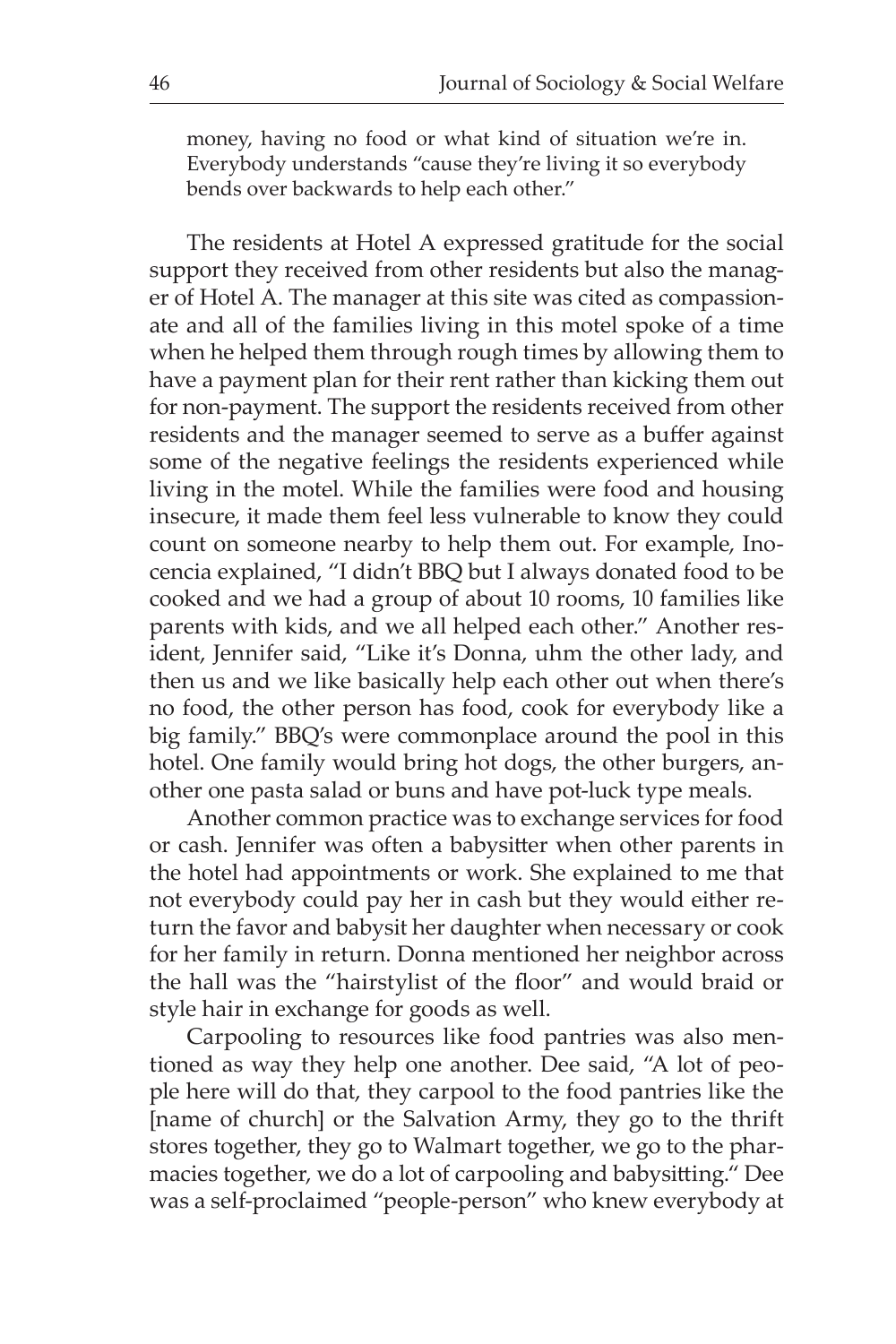Hotel A. She never envisioned herself as a person who would be in her position but she said, "now we're babysitting people's kids, we helped pay someone's rent with money we didn't have but they had kids, they were \$50 short. They're supposed to pay us back this Friday, God I hope they do, and then uhm, we know we fed people."

These residents also gave each advice on how to navigate the system to get what they needed. They made sure that they spread the word among their floor neighbors when outreach events were being held at the hotel or nearby. They also shared information such as which food pantries stock which items. Multiple residents cited how another resident helped them find an agency or food pantry that stocked what they needed at some point. Dee explained how it is difficult to manage and keep track of all the locations, dates and times in which agencies are open to the public. For example, she said, "This church over here, [name], we learn which church gives you real food and which ones give you cans, Salvation Army give you cans, you need beans you go there, if you need meat or milk you go over here, clothes over here, you know what I'm saying, that's what we do. It's hard." She was one of the few residents with a car so she often led carpools to these different places.

Many of the residents here talked about how they would give "their shirts off their back" to another family with kids in need. This type of informal support system helped some of the families make it through the tough times when they waited to be approved for food stamps or when food stamps were suspended. Besides the nourishment they received from the food, it was visible that the families at this motel felt more stable because they had support from their neighbors and had built a sense of community which allowed them to remain hopeful.

Hotel A was very open to social service agencies coming to the hotel and do events for those who lived there. As a volunteer, I later participated in the USDA summer lunch program that was hosted by Hotel A. This experience allowed me to see just how close the families in this particular hotel were and how they looked after each other. Often times, one mother would take charge of the kids in her floor and bring them to the area where lunch was served. These types of events allowed the old and new residents to familiarize themselves with others who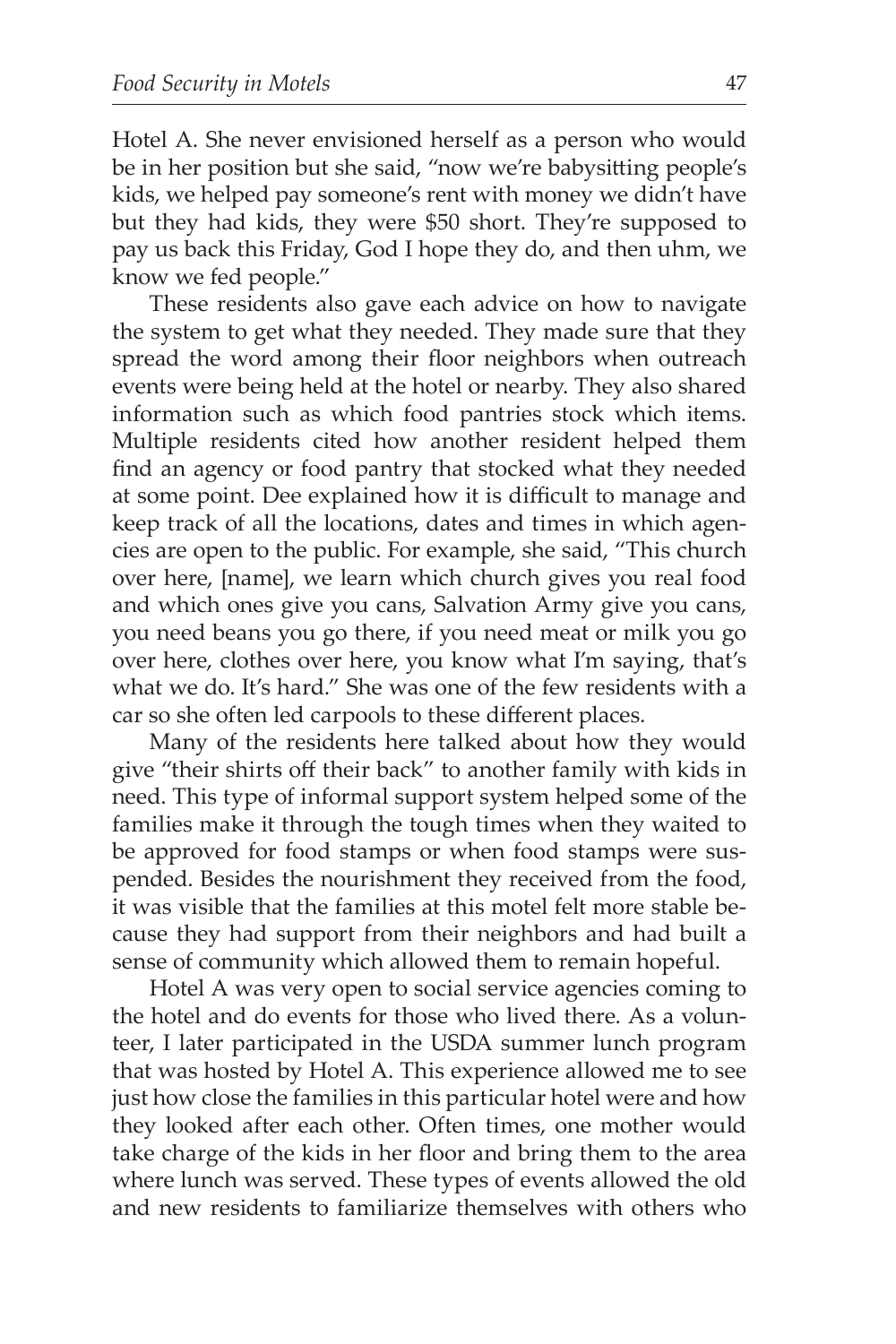were living at the motel and had similar experiences. In a time where social service providers are limited by budgets and are under-staffed, perhaps the experience of Hotel A can serve as a model to test in other areas. The residents here had a general mistrust of the agencies but when they came to the events put together by the agencies, they met others and that allowed them to form a community where they could get emotional support as well as some forms of instrumental support (e.g. barter food for babysitting services) from peers.

### Conclusion

Families living in motels for extended periods of time experience food insecurity during their stay and are at-risk of long term food insecurity. These families experienced at least the first two levels of food insecurity described by Connell et al. (2001). The adults in the family reported engaging in strategies to alleviate their hunger by rationing portions or skipping meals so that the children would have enough food to eat.

Most studies on food insecurity are quantitative and while they highlight the prevalence and severity of food insecurity among different populations, it is difficult to discern the exact barriers or causes of the food insecurity beyond financial restraints. The participants in this study are extended stay motel residents with children, they have low to no incomes, limited to no transportation, limited computer access, and some had a disabled member in their family. These individuals experienced compounding barriers, the stressors of financial instability but also the stressors of not being able to access food in a traditional manner. Service providers and policy makers should note these non-traditional families' experiences and make adjustments in their services to attempt to alleviate the risk for food insecurity and hunger.

The rising costs of living across the nation and the stagnant wages are driving more low-income families to motels as a way to avoid being street homeless (see Eckholm, 2009; Toner, 2011; Woodhouse, 2015). The families interviewed for this project were able to pay their weekly rent (barely and some were behind some) but were completely unable to save any money. They moved into the motel as a temporary solution to their housing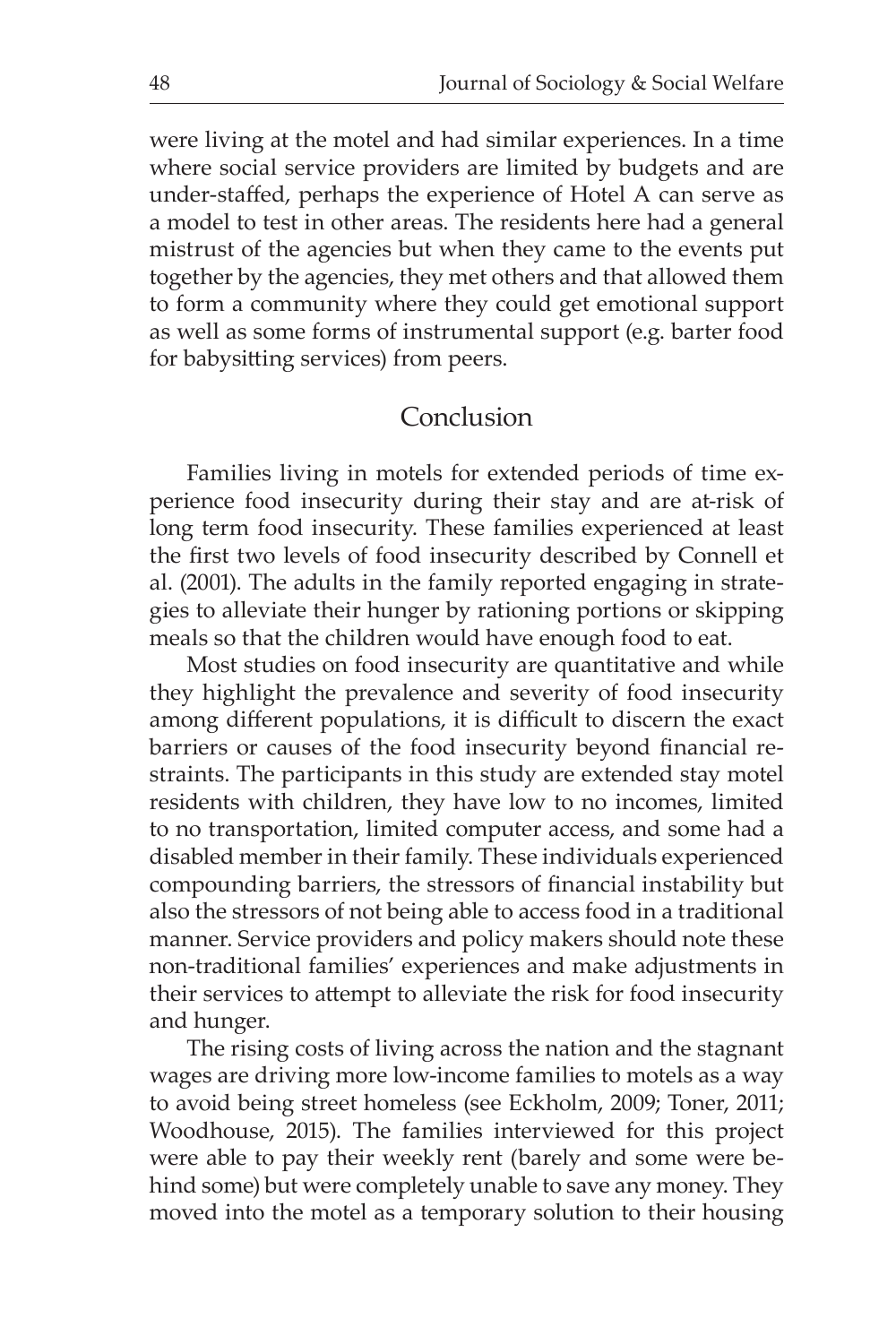crisis (e.g. eviction) but their inability to save money kept some of the families at the motel for an extended period of time.

The average length of time at the motel in this sample was 11 months. This means that the families are at risk of long-term food insecurity due to the barriers present when living in a motel. Long-term food insecurity can present significant mental and physical health difficulties for the adults as well as the children (Becker Cutts et al., 2011). The risk coupled with the difficulty of accessing motel residents makes it difficult for social service providers to reach out to these families directly. It is difficult to estimate the number of individuals and families living in motels across the nation because they are largely a hidden homeless population. Unless families reach out for services, no one would know who is "living" in a motel outside of the motel employees.

Although the study here represents a small group of families living in motels in Central Florida, the barriers to food security experienced by them are ones that could affect others in similar housing and economic situations. For example, college students who come from disadvantages backgrounds and are living in dorms or in arrangements with others in a single dwelling may experience some of the same barriers to food security. College students may lack transportation to grocery store, have more access to vending machines and unhealthy food options on campus, lack economic resources to buy adequate food, or lack kitchen appliances in their dorms. Future studies on food insecurity should include open-ended questions that allow for an in-depth qualitative analysis of the reasons for food insecurity among specific sub-populations to determine more general patterns. Without qualitative data, it may be difficult to draft effective social policy or local initiatives to alleviate the problem. For example, the local WIC program staff informed me they had a different list of approved food items for mothers living in motels such as eligibility to purchase ready-made infant formula rather than the powder formula so as to minimize the necessity for mixing formula with distilled water that needs to be purchased. Based on the experiences of these families, it would also be beneficial to have a different mathematical formula for SNAP benefits for those living in motels to take into consideration the higher costs of pre-packaged, microwaveable foods.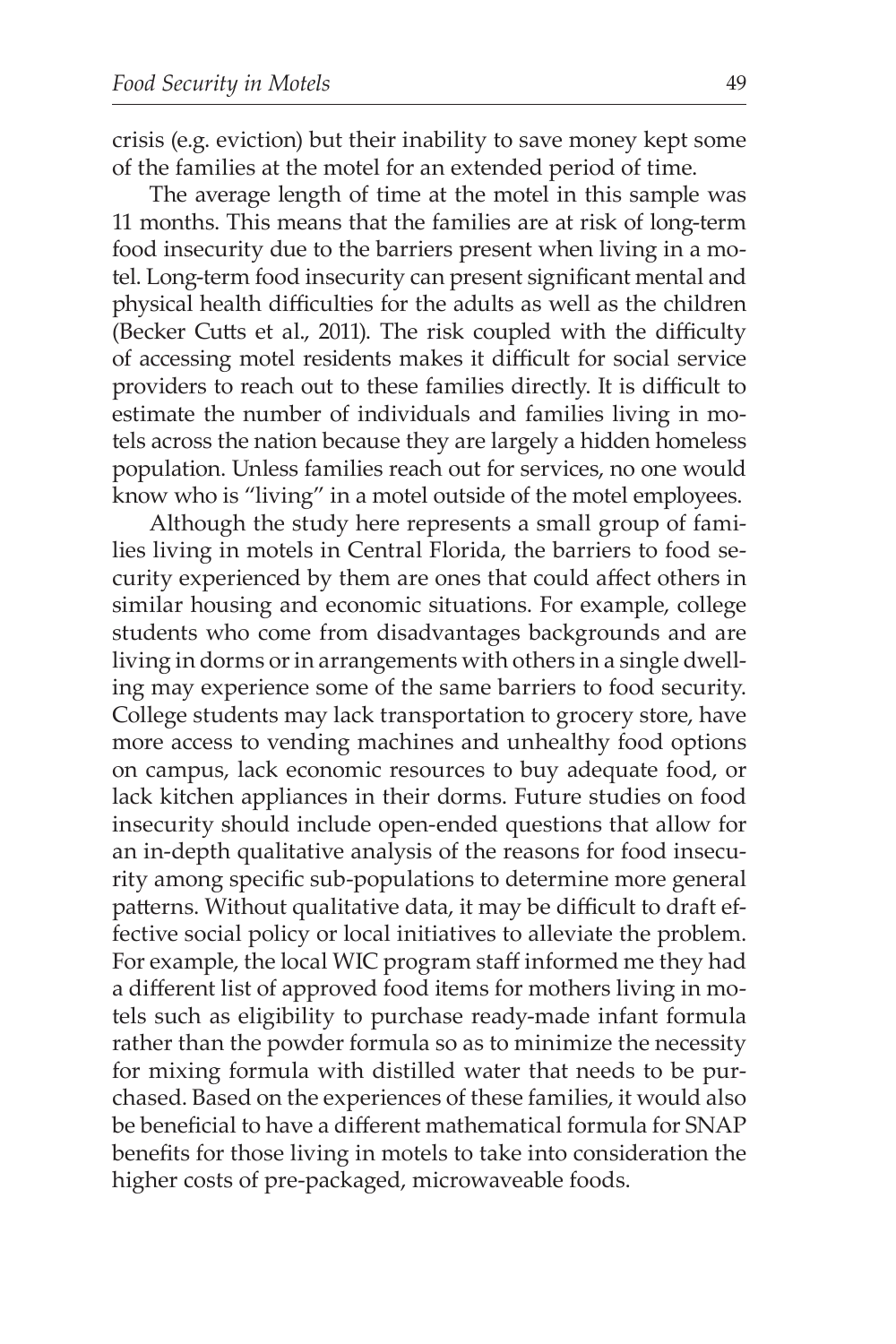In Central Florida, local groups such as rotary clubs and church groups have become involved in helping these families. Some have organized outreach events at motels where they would deliver crock-pots to extended-stay residents. It would be beneficial to these families to have agencies or groups educate extended-stay residents on how to cook meals with approved appliances at the motel. For example, some of the recent Puerto Rican migrants were not as familiar with crockpots and had not considered purchasing one because they did not know what/ how to cook in them.

Another strategy to alleviate food insecurity is what a local non-profit organization does which is to deliver reusable bags filled with groceries at the school bus stops in front of the motels on Fridays. This gives families a little help through the weekend when school-aged children do not have access to meals at school. These are typically stocked with a protein item (canned meat), Mac n' Cheese boxes, "soup in a cup", cheese or peanut butter crackers, minute rice and canned vegetables.

Further research should take into consideration the various ordinances and policies that motels in different areas may operate under. Motel owners and managers often find themselves between a rock and a hard place when dealing with families in their establishments. Some, like the one in Hotel A, are empathetic and supportive of families while others are more "business-oriented" and do not perceive having any responsibility to accommodate these families any different than other guests. As evident in this sample, the management of a motel can make a significant difference in the (perceived or real) well-being of families living in their establishments.

Moreover, there may be significant geographical differences in demographics and reasons for living motels that should be explored. Spatial design of motels may be a critical variable in determining how social networks are formed in motels and/or perceived levels of safety and solidarity among residents. These factors are influential in the mental and physical well-being of families living in extended stay motels.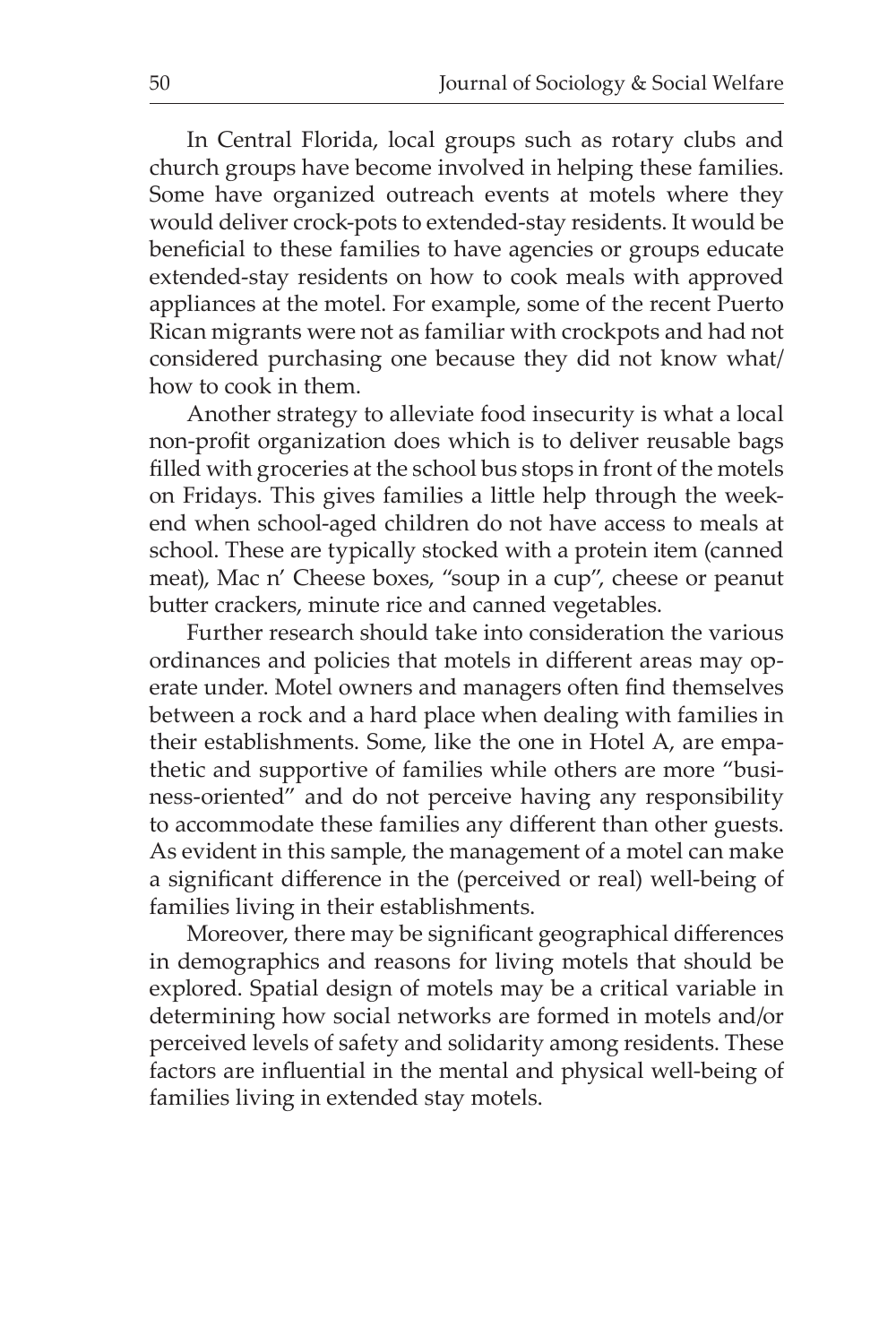# References

- Alaimo, K., Olson, C. M. & Frongillo, E. A. (2001). Food Insufficiency and American School-Aged Children's Cognitive, Academic, and Psychosocial Development. *Pediatrics, 108*, 44–54.
- Becker Cutts, D., Meyers, A.F., Black, M. M., Casey, P. H., Chilton, M., Cook, J., Geppert, J., Ettinger, S., Heeren, T., Coleman, S., Rose-Jacobs, R. & Frank, D. (2011). US Housing Insecurity and the Health of Very Young Children. *American Journal of Public Health, 101*, 1508–1514.
- Bhattacharya, J., Currie, J., & Haider, S. (2004). Poverty, Food Insecurity, and Nutritional Outcomes in Children and Adults. *Journal of Health Economics, 23*, 839–862.
- Charmaz, Kathy. (1983). The Grounded Theory Method: An Explication and Interpretation. In Robert M. Emerson (ed.), *Contemporary Field Research: A Collection of Readings* (109–126). Prospect Heights, IL: Waveland Press.
- Connell, C. L., Yadrick, K., Hinton, A., Su, J. (2001). Food Insufficiency and The Use of Food Assistance Programs in the South. *Southern Rural Development Center, 1*, 1–6.
- Devine, C. M., Connors, M. M., Sobal, J. Bisogni, C. A. (2003). Sandwiching It In: Spillover of Work onto Food Choices and Family Roles in Low- and Moderate-Income Urban Households. *Social Science & Medicine, 56*(3), 617–630.
- Eckholm, E. (2009). As Jobs Vanish, Motel Rooms become Home. *New York Times.* Retrieved from http://www.nytimes.com/2009/03/11/ us/11motel.html?\_r=0
- Loopstra, R. & Tarasuk, V. (2013). Severity of Household Food Insecurity is Sensitive to Change in Household Income and Employment Status among Low-Income Families. *Journal of Nutrition, 143*, 1316–1323.
- Mammen, S., Bauer, J. W. & Richards, L. (2009). Understanding Persistent Food Insecurity: A Paradox of Place and Circumstance. *Social Indicators Research, 92*,151–168.
- Nnakwe, N. E. (2008). Dietary Patterns and Prevalence of Food Insecurity among Low-Income Families Participating in Community Food Assistance Programs in a Midwest Town. *Family and Consumer Sciences Research Journal, 36*(3), 229–242.
- Nord, M. Andrews, M. & Carlson, S. (2005). Household Food Security in the United States. *Economic Research Report*, 29. Retrieved from http://www.ers.usda.gov/publications/err-economic-research-report/err29.aspx